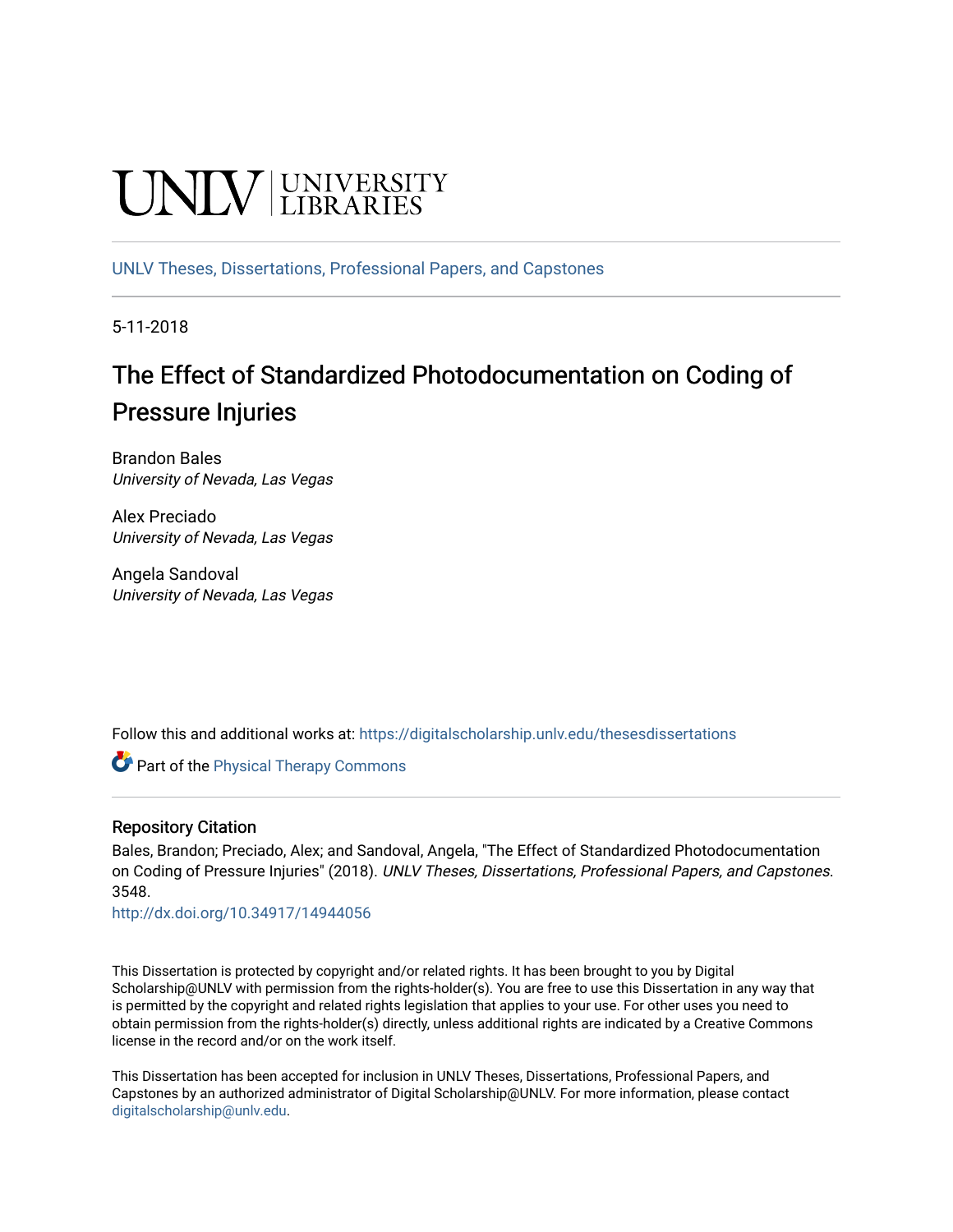## THE EFFECT OF STANDARDIZED PHOTODOCUMENTATION ON CODING OF PRESSURE INJURIES

By

Brandon Bales

Alex Preciado

Angela Sandoval

A doctoral project submitted in partial fulfillment of the requirements for the

Doctor of Physical Therapy

Department of Physical Therapy School of Allied Health Sciences The Graduate College

University of Nevada, Las Vegas May 2018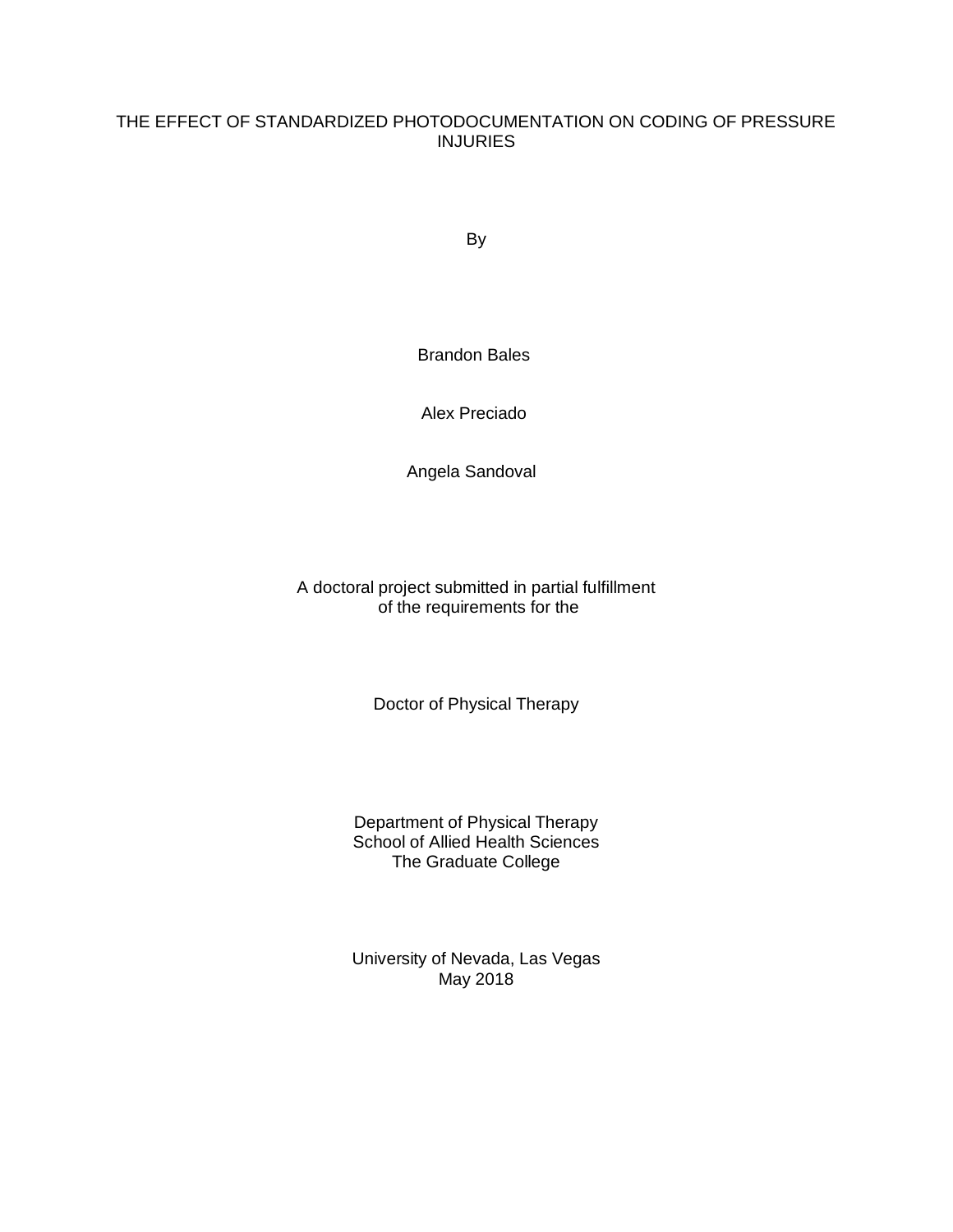

## **Doctoral Project Approval**

The Graduate College The University of Nevada, Las Vegas

May 11, 2018

This doctoral project prepared by

Brandon Bales

Alex Preciado

Angela Sandoval

entitled

The Effect of Standardized Photodocumentation on Coding of Pressure Injuries

is approved in partial fulfillment of the requirements for the degree of

Doctor of Physical Therapy Department of Physical Therapy

 $R$ *esearch Project Coordinator* 

Daniel Young, Ph.D. *Research Project Advisor*

Merrill Landers, Ph.D. *Chair, Department of Physical Therapy*

Daniel Young, Ph.D.<br> *Research Project Coordinator*<br> *Research Project Coordinator*<br> *Craduate College Dean*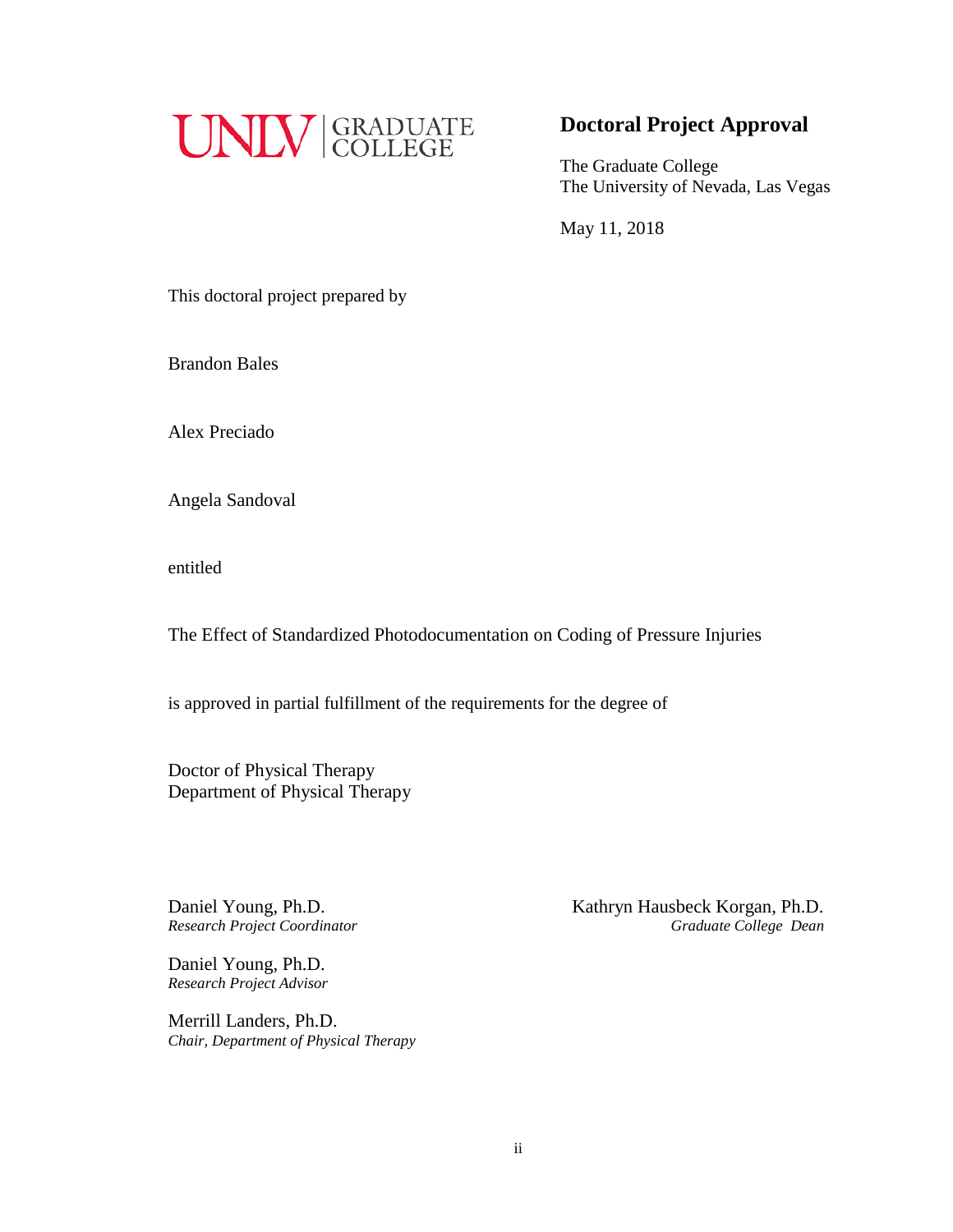#### ABSTRACT

**Background and Purpose:** Pressure injuries (PI) are prevalent and costly for hospitals. Hospitals implement different practices to accurately document PIs ranging from pen and paper to photodocumentation in electronic medical records (EMRs). In some instances, PIs that have been documented are not coded for billing and reporting. The purpose of this study is to determine if different documentation practices affect the number of coded PIs.

**Methods:** Counts of coded PIs were collected from 2011- 2017 from two hospitals: a 500-bed acute care hospital (ACH) and a 42-bed acute rehabilitation hospital (ARH). A series of PI documentation practices were implemented over the course of the six years data were collected. The aim of the changes were to improve the accuracy of wound assessment, facilitate transparent and accurate reporting, and improve care. The four documentation practice time periods included 1) baseline, 2) PI photodocumentation with paper and all paper charting, 3) PI photodocumentation on paper and EMR for all other charting, and finally 4) all charting and documentation in the EMR.

**Results:** In the 500-bed facility, a statistically significant difference was found in the mean number of PIs coded among the four documentation periods ( $F(3) = 45.460$ ;  $p < 0.001$ ), with the highest number of PI's reported during PI photodocumentation with paper and all paper charting. In the ARH there was a statistically significant difference in the average number of PIs among the four different documentation periods (Period 1-ARH Mean = 56, Period 2-ARH Mean  $= 31$ , SD = 11.3, Period 3-ARH Mean = 36.1, SD = 14.4, Period 4-ARH Mean = 58.7, SD = 11.3;  $F(3) = 5.994$ ;  $p = 0.006$ ). In post hoc analysis a significant difference between Period 2-ARH and Period 4-ARH ( $p = 0.036$ ), as well as between Period 3-ARH and Period 4-ARH ( $p = 0.005$ ) was observed.

iii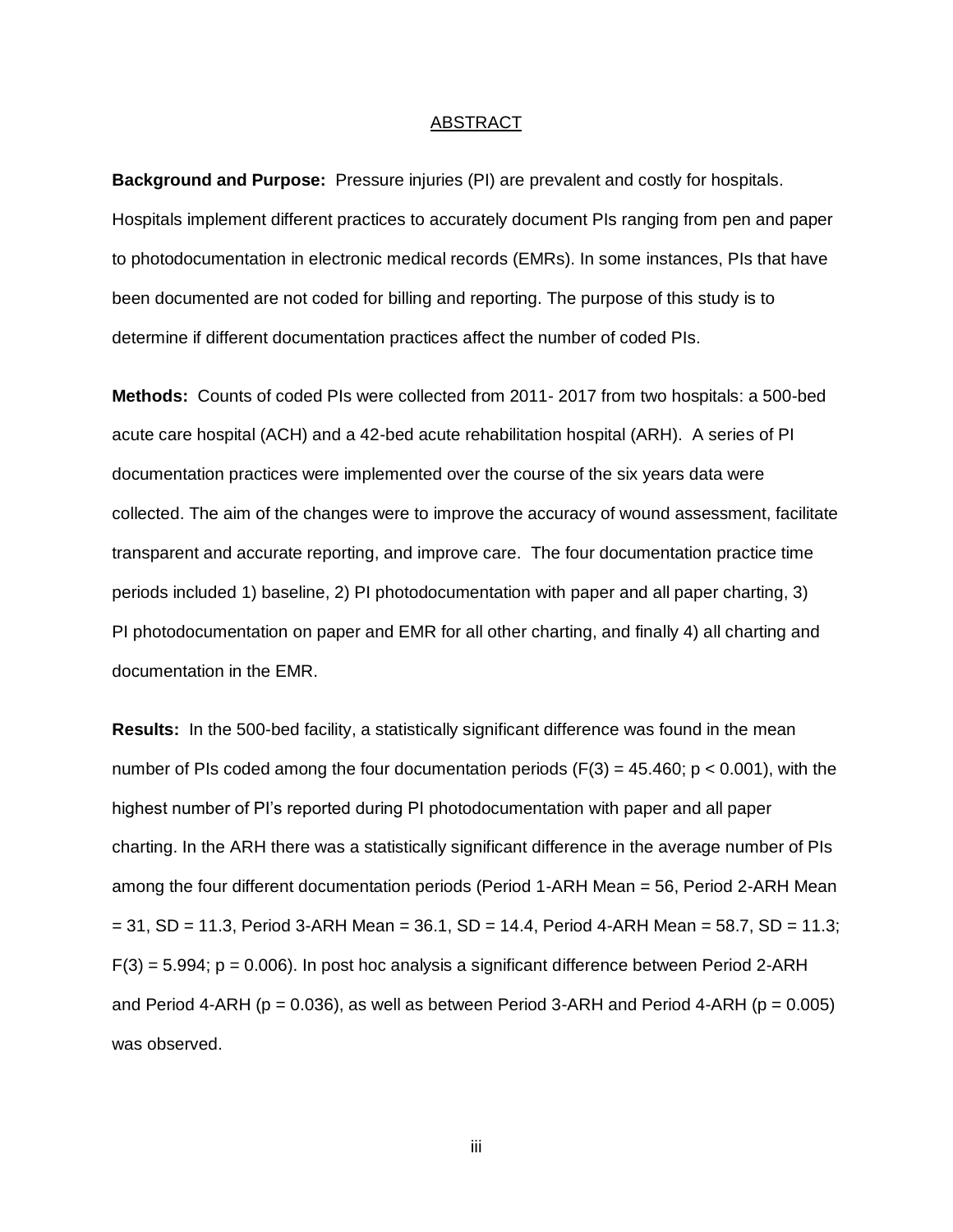**Discussion:** Changes in documentation practice coincided with significant changes in the number of PIs being coded in the ACH and ARH. Improper or inaccurate documentation of PIs has the potential to result in inaccurate coding and therefore missed payment for services provided. More serious PIs that are not coded properly may cost the facility thousands of dollars in missed payments. Accurate assessment and subsequent coding of PIs ensures the facility is fairly compensated for services provided**.**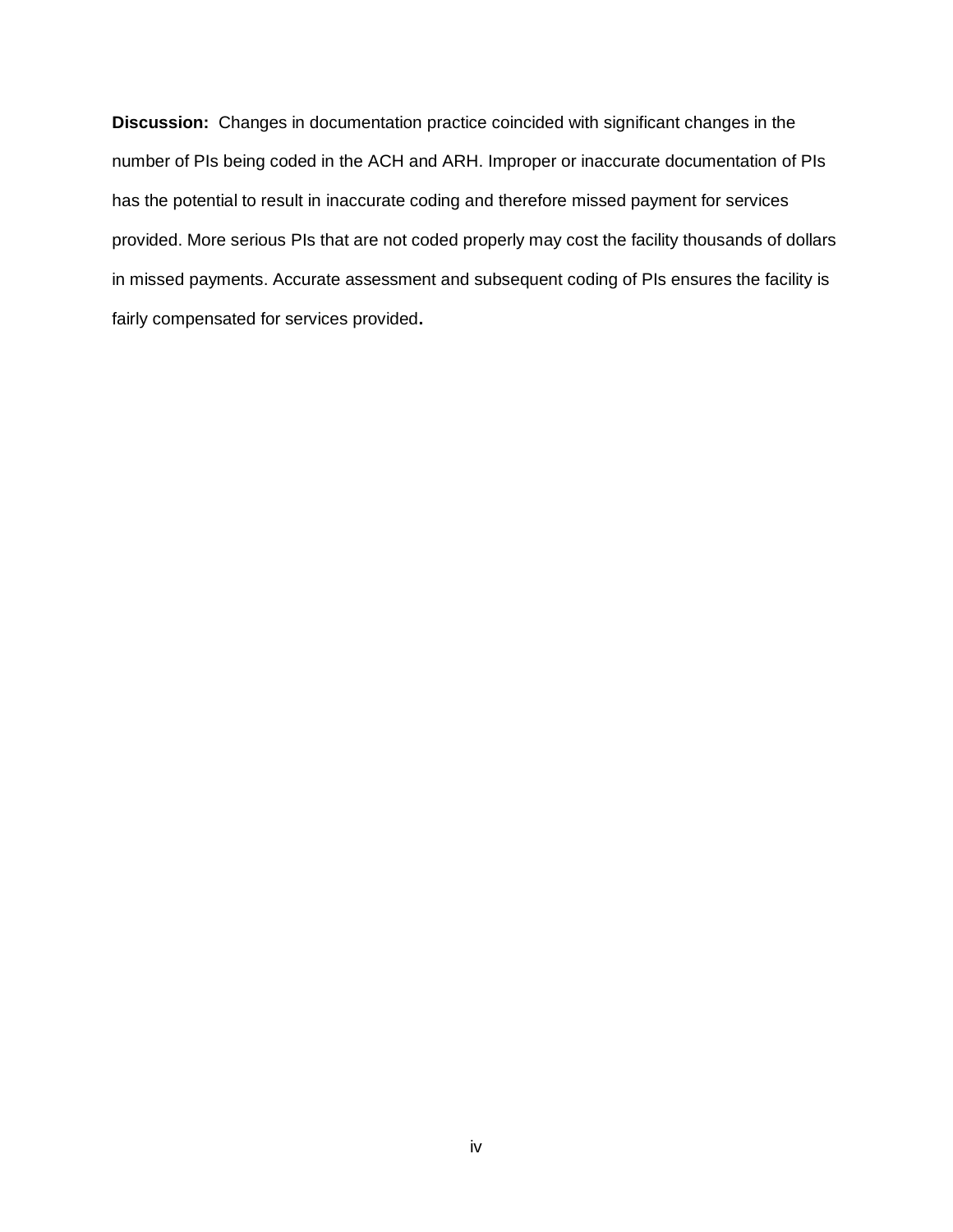## **ACKNOWLEDGEMENTS**

The authors would like to thank Daniel Young, PT, DPT, PhD for his excellent guidance. The authors would also like to thank Nancy Estocado, Jing Nong Liang and Sunrise Hospital and Medical Center for their additional help with this project.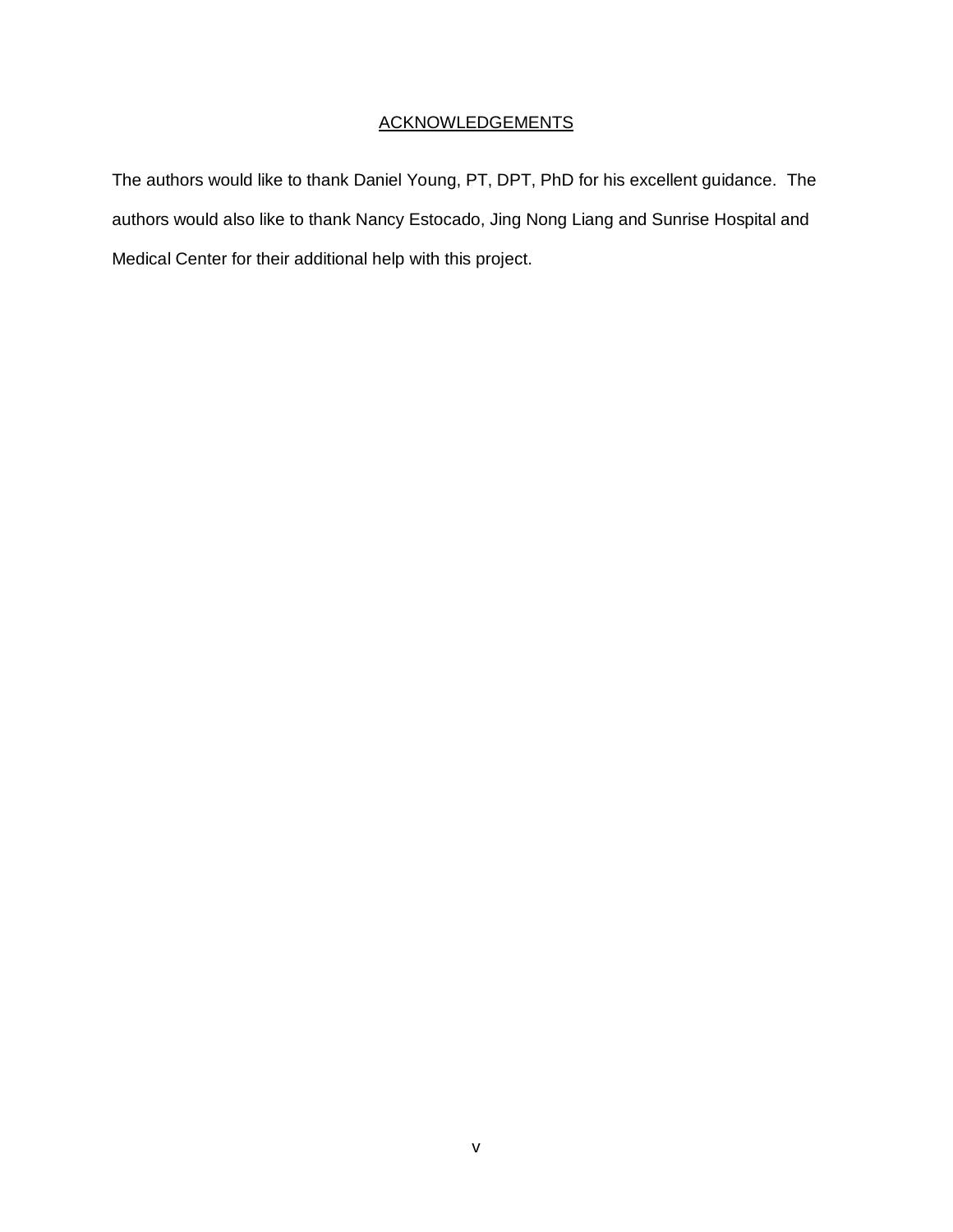| TABLE OF CONTENTS |
|-------------------|
|-------------------|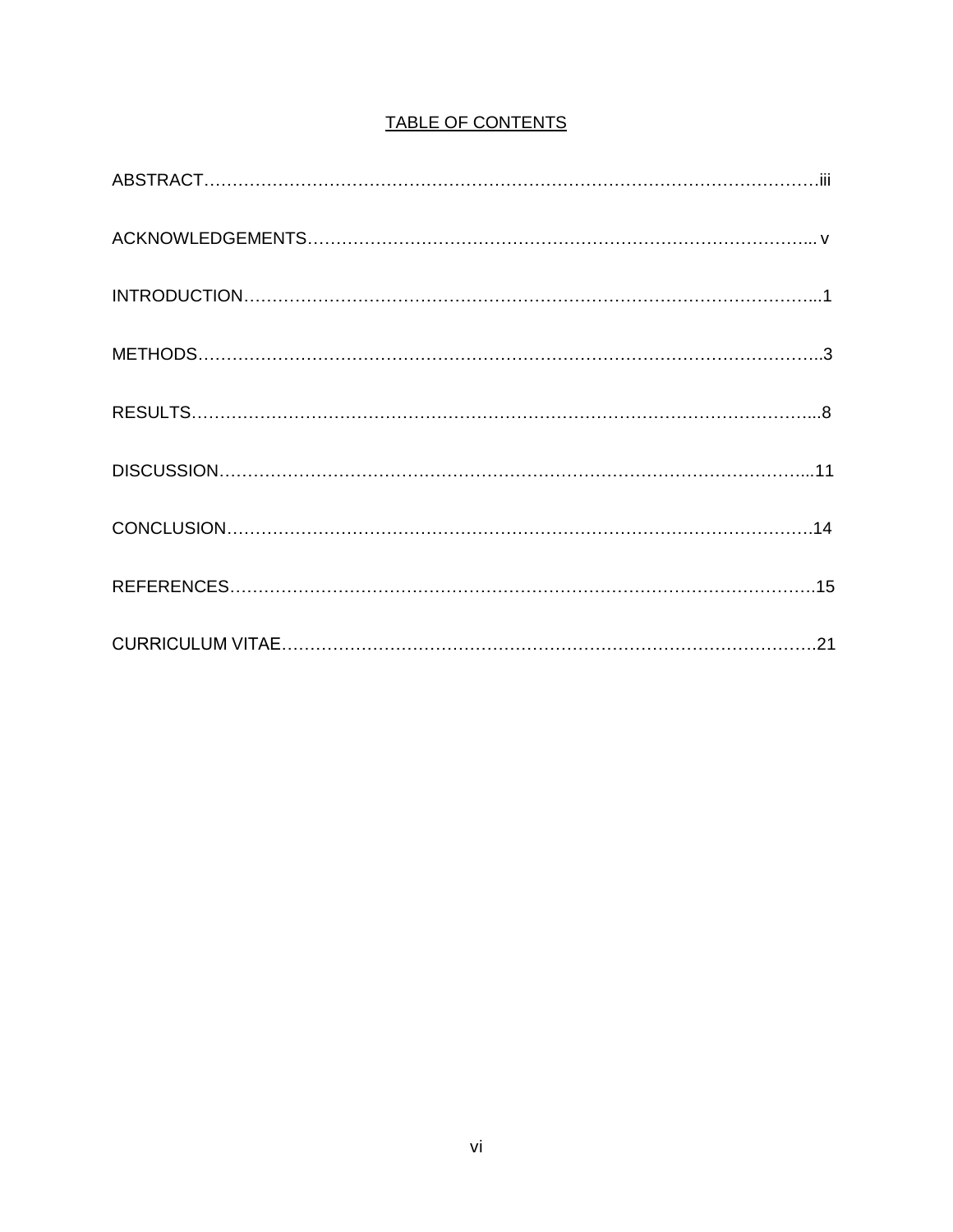#### **INTRODUCTION**

Pressure Injuries (PI) are common among patients needing inpatient medical care with an estimated annual incidence of 2.5 million.<sup>1-4</sup> Whittington et al. looked at prevalence of PIs over a 6 year period and found that among 158,235 patients observed from 1999-2004, 15.3% experienced a PI. In the United States it is estimated that the costs for treating these injuries range from \$2.2 to \$3.6 billion a year.<sup>1-4</sup> Looking at these conditions in terms of Medicare costs. in 2007 patients with a PI carried an associated average payment of \$43,180 per episode.<sup>5</sup>

PIs are technically defined by the National Pressure Ulcer Advisory Panel (NPUAP) as localized skin and soft tissue damage typically found over a bony prominence.<sup>6</sup> The skin and soft tissue damage occurs after an extended period of pressure or combination of pressure with shear forces, sometimes caused by medical or other devices.<sup>6</sup> The term "pressure injury" replaced "pressure ulcer" after an April 2016 consensus conference held by the NPUAP.<sup>6</sup> The conference determined after a large literature review that "injury" was more appropriate because "ulcer" did not appropriately relate to all classifications, specifically Stage 1 and Deep Tissue Pressure Injuries.<sup>6</sup>

Often PIs are thought to be indicative of quality of care.<sup>7</sup> The NPUAP hosted a conference to gain a consensus on whether these injuries were mostly preventable. They found that with some exceptions most were avoidable.<sup>7</sup> This consensus, combined with high cost, prevalence, and patient discomfort, make appropriate care of PIs a high priority for our health care system.

The NPUAP classification system includes stages from 1-4, an "unstageable" category, or a category of "Deep Tissue Pressure Injury".<sup>6,8</sup> Patients typically undergo skin assessments at admission to look for developing or developed pressure injuries.  $9-22$  If present, a stage is assigned and documented. $9-22$  The documentation by physicians is used by medical coding personnel to assign an appropriate code for billing and reporting.<sup>9-22</sup> PIs may be classified by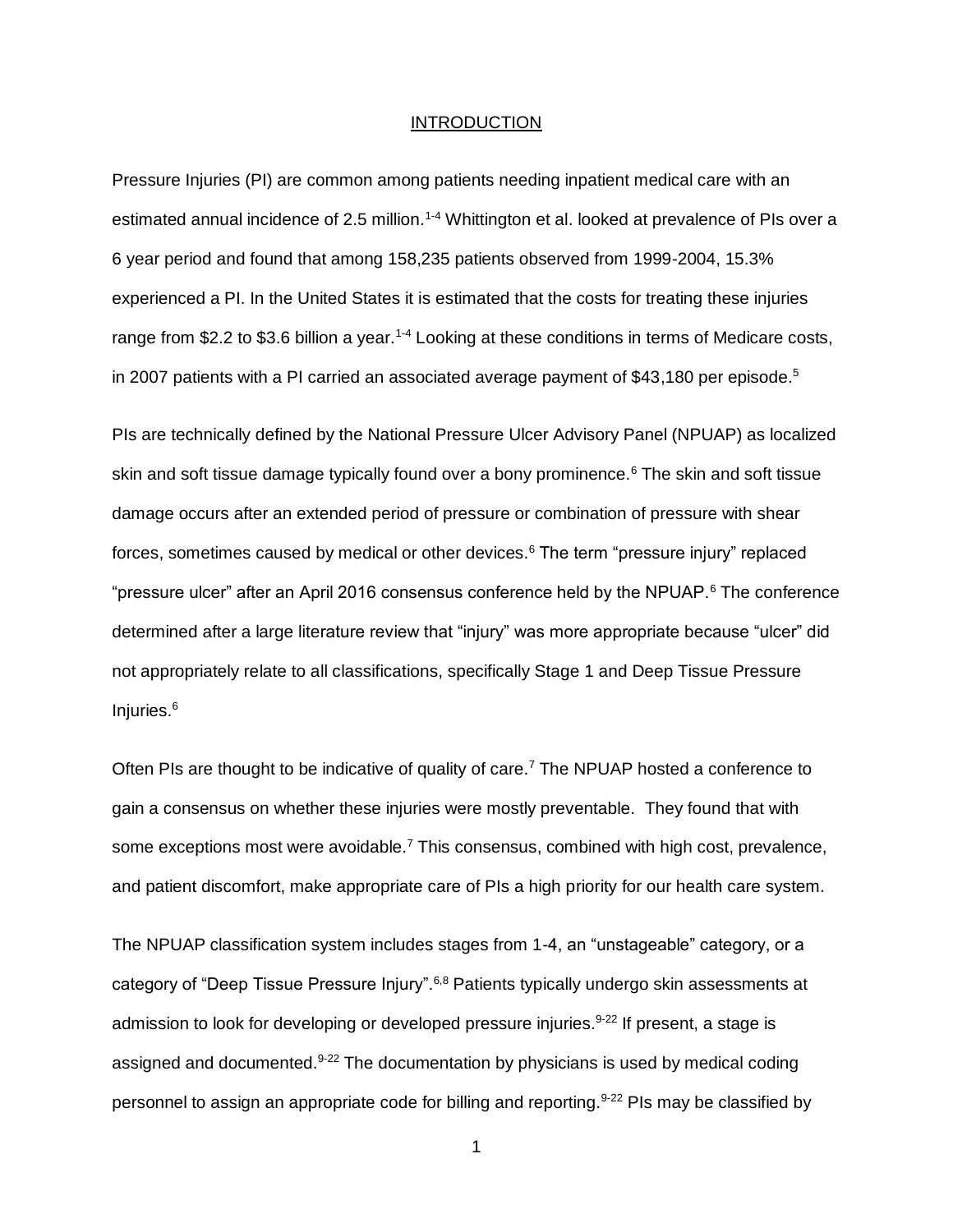medical coders as Hospital Acquired Conditions (HAC) or Present on Admission (POA).<sup>23-27</sup> As the names imply, HACs would be PIs that are new during the patient's hospital stay whereas POAs would be PIs present before admission.<sup>23-27</sup> If during initial skin assessment a PI that was POA goes undetected but is then observed at a later time, it will be coded as a HAC.<sup>23-27</sup> Too many HACs can result in financial penalties for a hospital.<sup>23-27</sup>

In order for medical facilities to receive appropriate payment for services and to truly account for the occurrence and cost associated with PIs, accurate medical coding must take place.<sup>28-</sup>  $30$  Once documentation of care is completed, the information regarding that care is used by a medical coder to assign an appropriate code that translates to an amount to be billed.<sup>28-30</sup> This documentation must be signed by or originate from a physician in order to be coded.<sup>31</sup> The process of assigning codes to patient conditions from documentation is one place mistakes can be made. In some circumstances PIs that are staged and documented by a medical provider will never be assigned payment codes.<sup>28-30</sup> Undetected PIs POA and inaccurate medical coding may contribute to the hospital not receiving appropriate payment for services provided and inaccurate reporting of statistics.28-30

Some possible strategies for reducing the incidence of uncoded PIs include the use of electronic medical records (EMR) and photodocumentation, the use of photography to aid a clinician in documenting the morphology and activity of a wound. $9-22$  In addition to accurate coding, these practices have been shown in other studies to improve adherence to PI prevention protocols and reduce staging errors of PIs. $9-22$  Due to the number of patients with PIs and the growing costs associated with health care, there is a need to identify and correct coding mistakes and determine if procedures like photodocumentation and EMRs make a difference in reducing coding errors.<sup>28-32</sup> Therefore the purpose of this study, a retrospective record analysis, is to determine how different types of documentation procedures, specifically the use of photodocumentation and EMRs, affect the number of coded PIs.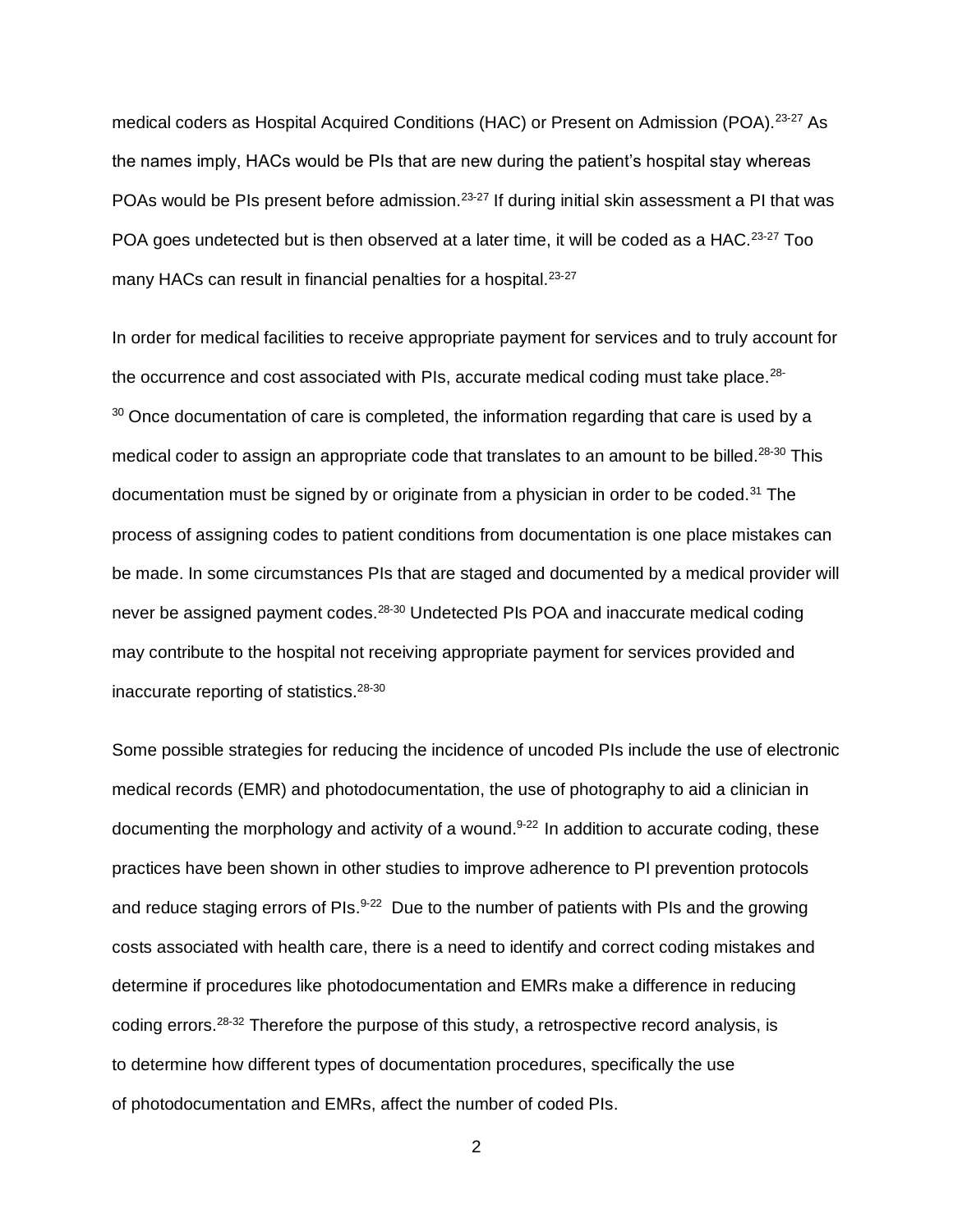#### METHODS

#### Facilities

Data included in this study were gathered from two hospital settings. These were a 500-bed acute care hospital (ACH) setting and a 42-bed acute rehabilitation hospital (ARH) setting. In the ACH, counts of coded PIs from billing records were collected from the first quarter of 2011 through the first quarter of 2017. In the ARH, counts of coded PIs from billing records were collected from the first quarter of 2012 through the first quarter of 2017. The data collected from these two settings included the quarterly total count of coded PIs, the quarterly total count of coded POA PIs, and the quarterly total count of coded stage 3 or 4 HAC PIs during the respective time frames.

#### Study Design

Six years ago, the Program Supervisor for Physical Medicine and Director of the Advanced Wound Care Team at the ACH and ARH made the first of several changes to improve the accuracy of wound assessment, facilitate transparent and accurate reporting, and improve care. Over the span of six years, she led a transition from no standardized PI documentation procedures, to completely paper photodocumentation, to completely EMR photodocumentation of PIs. These transitions created four time periods or documentation practices as follows: Period 1 - baseline, Period 2 - PI photodocumentation with paper and all paper charting, Period 3 - PI photodocumentation on paper and EMR for all other charting, Period 4 - all charting and documentation in the EMR.

The primary aim of the study is to see if there is a difference in the number of coded PIs among the four different periods of documentation practice.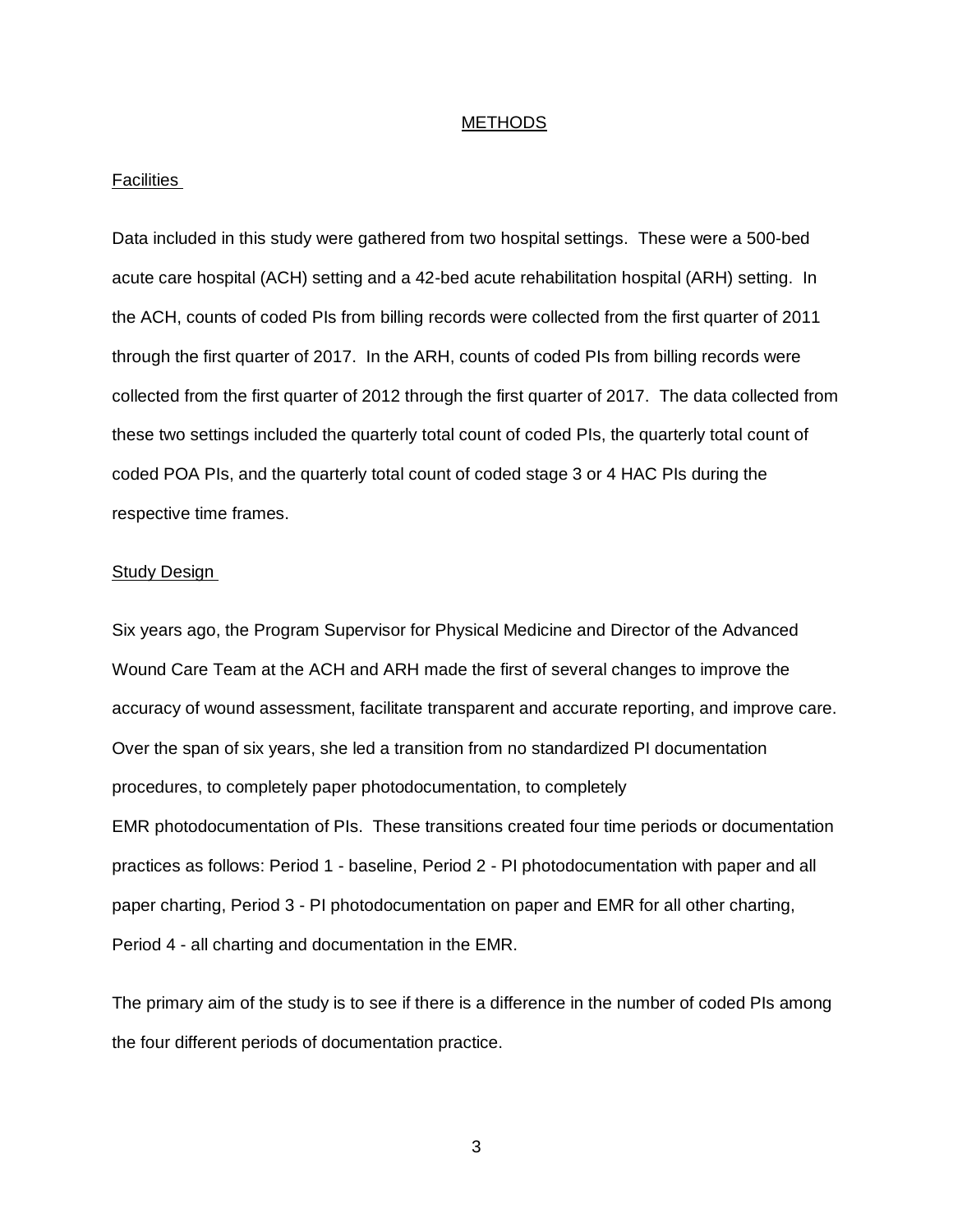**Hypothesis 1:** There will be a significant difference in the number of *total* coded PIs among the 4 different periods of documentation practice.

**Hypothesis 2:** There will be a significant difference in the number of *POA* coded PIs among the 4 different periods of documentation practice.

**Hypothesis 3:** There will be a significant difference in the number of stage 3 or 4 *HAC* coded PIs among the 4 different periods of documentation practice.

#### Documentation Practices & Periods

The first change from baseline in PI documentation practice was the development of the NE1 Wound Assessment Tool (NE1 WAT).<sup>9</sup> The NE1 WAT is an L-shaped, ruled paper, with a lightly adhesive backing. It contains written descriptions including keywords about wound color, NPUAP stage definitions, and pictures to represent each stage of a PI. Its layout follows the acronym HATT standing for History, Anatomy, Tissue, Touch, which guide the clinician toward accurate staging of a PI.<sup>9</sup> The NE1 WAT was also developed to help with proper documentation. The tool is printed with strict color quality so that they all have the same appearance. This allows for a consistent comparison of the tool to any wound, regardless of room lighting. Most importantly, it facilitates a comparative image being part of photodocumentation of the wound. The tool features metric-ruled borders and space for the clinician name, date, time, and wound location to be filled in by the clinician. Therefore, when a picture of a wound is taken with the tool positioned at the wound margins, length and width measurements can be obtained at a later time. This allows for wound specialists to reassess original clinical assessments. Others have described similar processes to aid in standardized PI documentation; however, they have not examined the effect of these processes in a clinical setting.<sup>11,33</sup> In addition, a photograph provides visual information regarding the progression or deterioration of the wound over time.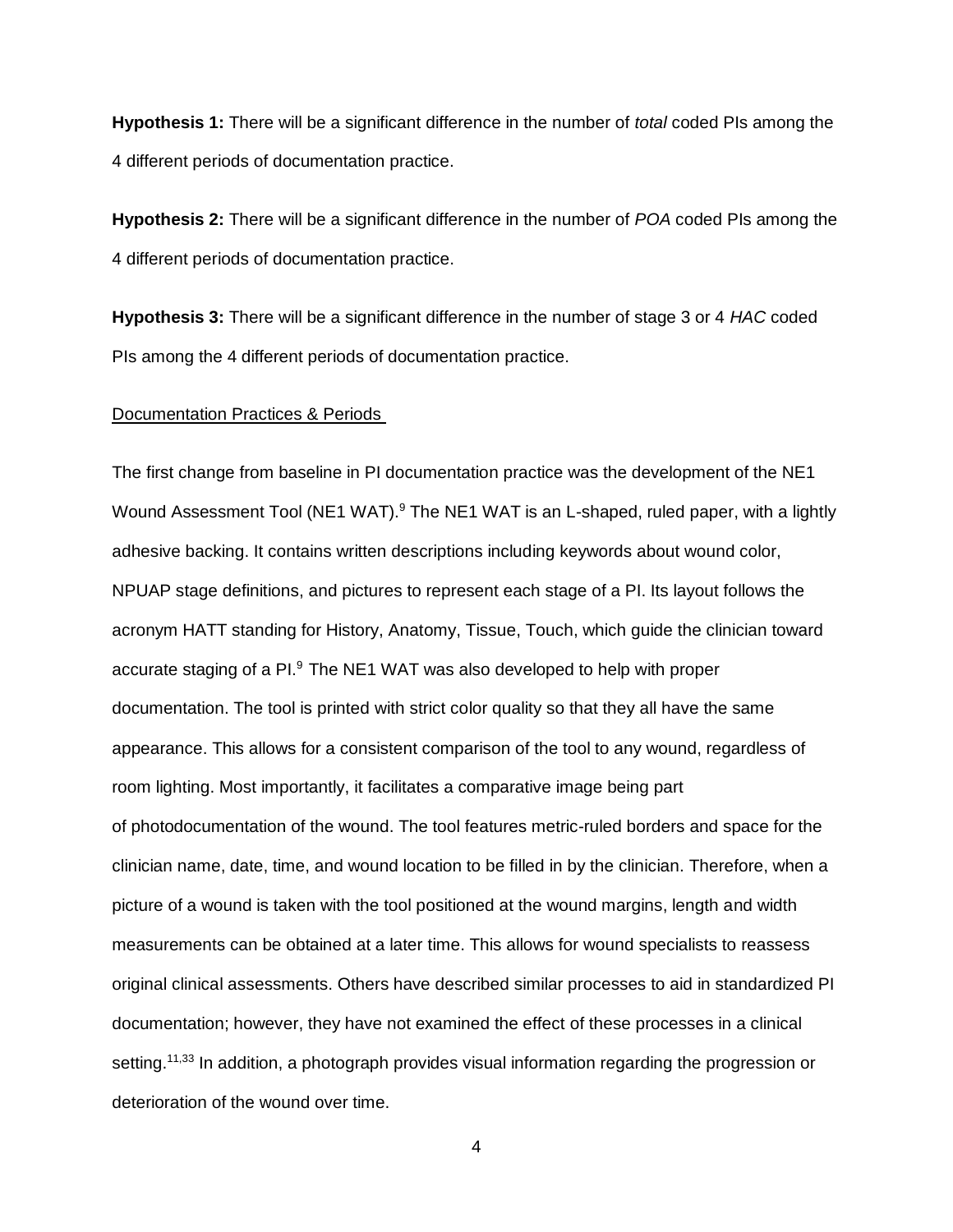The psychometric properties of the NE1 WAT have been previously tested.<sup>9</sup> The tool demonstrated good reliability with an intraclass correlation coefficient of 0.8 (95% CI: 0.7-0.9) and evidence for validity by improving staging accuracy up to 37%.<sup>9</sup> With this evidence, use of the NE1 WAT photodocumentation on paper was added to the all paper charting throughout the ACH in the 4th quarter of 2011 and throughout the ARH in the 2nd quarter of 2012. To summarize the process in this second documentation practice period (Period 2), PI photodocumentation with paper and all paper charting, once a wound was identified by a clinician the NE1 WAT was filled out by the clinician, framed around the wound, and then a photo was taken using a hospital approved camera. The wound photo was printed and taped to a paper photo mount and then the clinician filled out the paper document; following which the clinician then manually drew lines on the photo to frame the wound for length and width measurements. The completed document was signed by all clinicians involved, placed into the paper chart, and flagged for the MD to view and sign.

After fully implementing paper photodocumentation, the hospital adopted an EMR system. This third documentation practice (Period 3) was put into place in 4th quarter of 2012 in both the ARH and ACH. This EMR system can generate electronic physician orders and handle all medical charting including electronic signatures. However, management of high-resolution, color photodocumentation was not possible.<sup>34-37</sup> Even though the paper photodocumentation was still being generated, the workflow process was changed when the EMR was adopted. The wound photo forms stayed in the paper chart until the patient was discharged from the facility; after which the paper chart was carried down to the medical record department for scanning into the permanent electronic medical record. The electronic record was then sent to the coding department for coding and billing. If the coder found the wound documents were not signed by the physician, an electronic notification was sent to the physician to view the scanned wound form (then in fair resolution and often black and white or color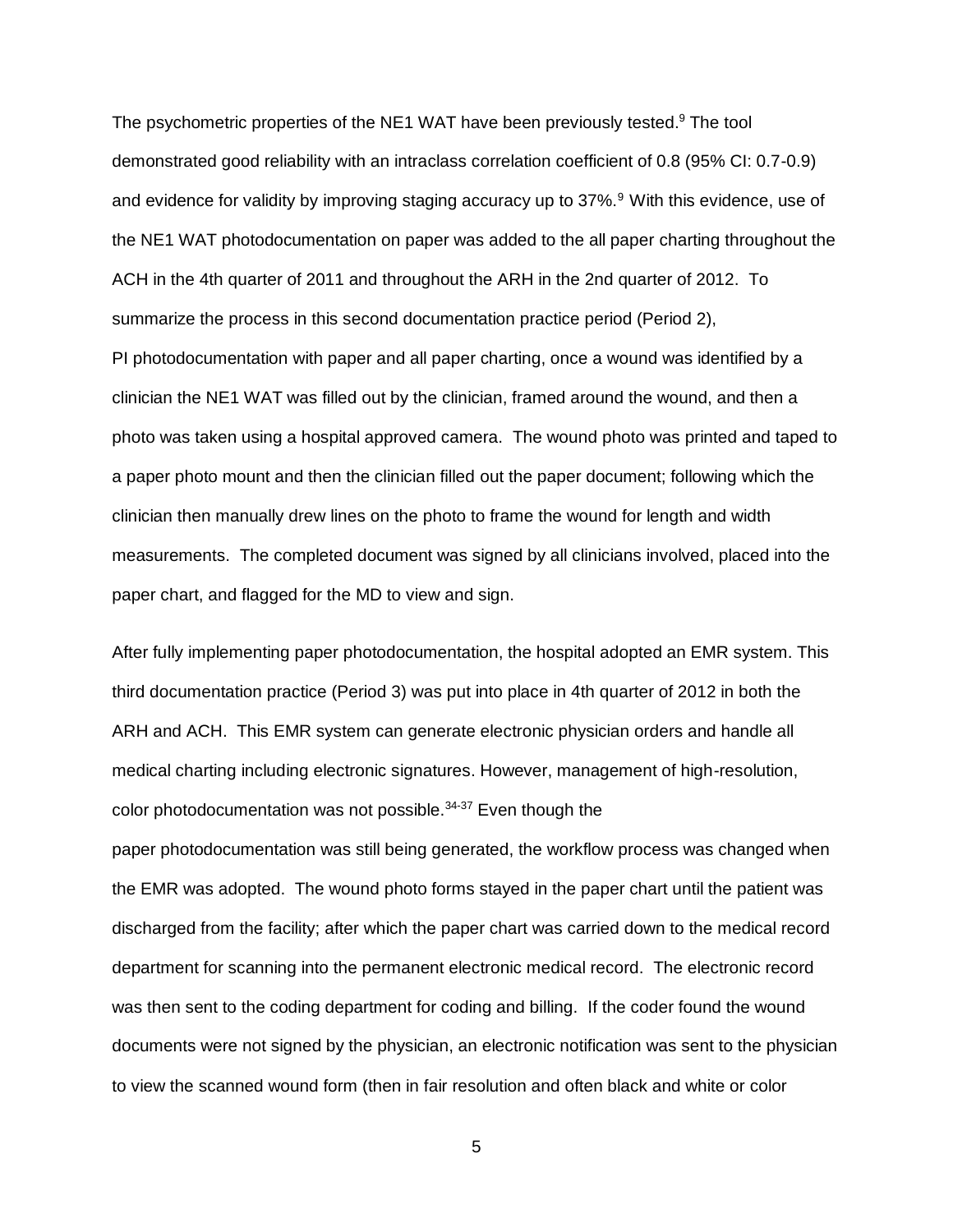distorted) to make the final determination of the wound condition. This third documentation process (Period 3), PI photodocumentation on paper and EMR for all other charting, resulted in treating clinicians and physicians rarely visiting the paper photodocumentation, which was placed in the paper chart, until the patient was discharged and the photo had been scanned into the EMR with poor quality.

The advanced wound care team director began to work with a representative at a company to design a software solution to integrate full color and full resolution wound photographs into the EMR in real time and have a digital wound measurement feature. They integrated this system into the EMR in 4th quarter of 2014. This fourth documentation practice (Period 4) of photodocumentation/EMR integration made documentation of PIs available to all health care providers in real time. Clinicians were trained to perform standardized photodocumentation and physicians were trained to access the photodocumentation for review and signature. In summary, the fourth documentation practice (Period 4) involved the digital photo of the wound being uploaded for electronic viewing, following which a clinician then views the high-resolution image and treating clinicians could document their assessment electronically following HATT. The digital photodocumentation is sent electronically to a wound specialist for further review which allows the wound specialist to use an electronic measurement tool to accurately measure the length and width of the wound. The completed assessment is then sent electronically to the physician to view and sign. This electronic record of high digital quality is signed by the assessing clinicians and physician and is then available for coding and billing.

These workflow changes thus provide 4 separate time periods with distinctly different PI documentation processes: Period 1 - baseline, Period 2 - PI photodocumentation with paper and all paper charting, Period 3 - PI photodocumentation with paper and EMR for all other charting, Period 4 - all charting and documentation in the EMR.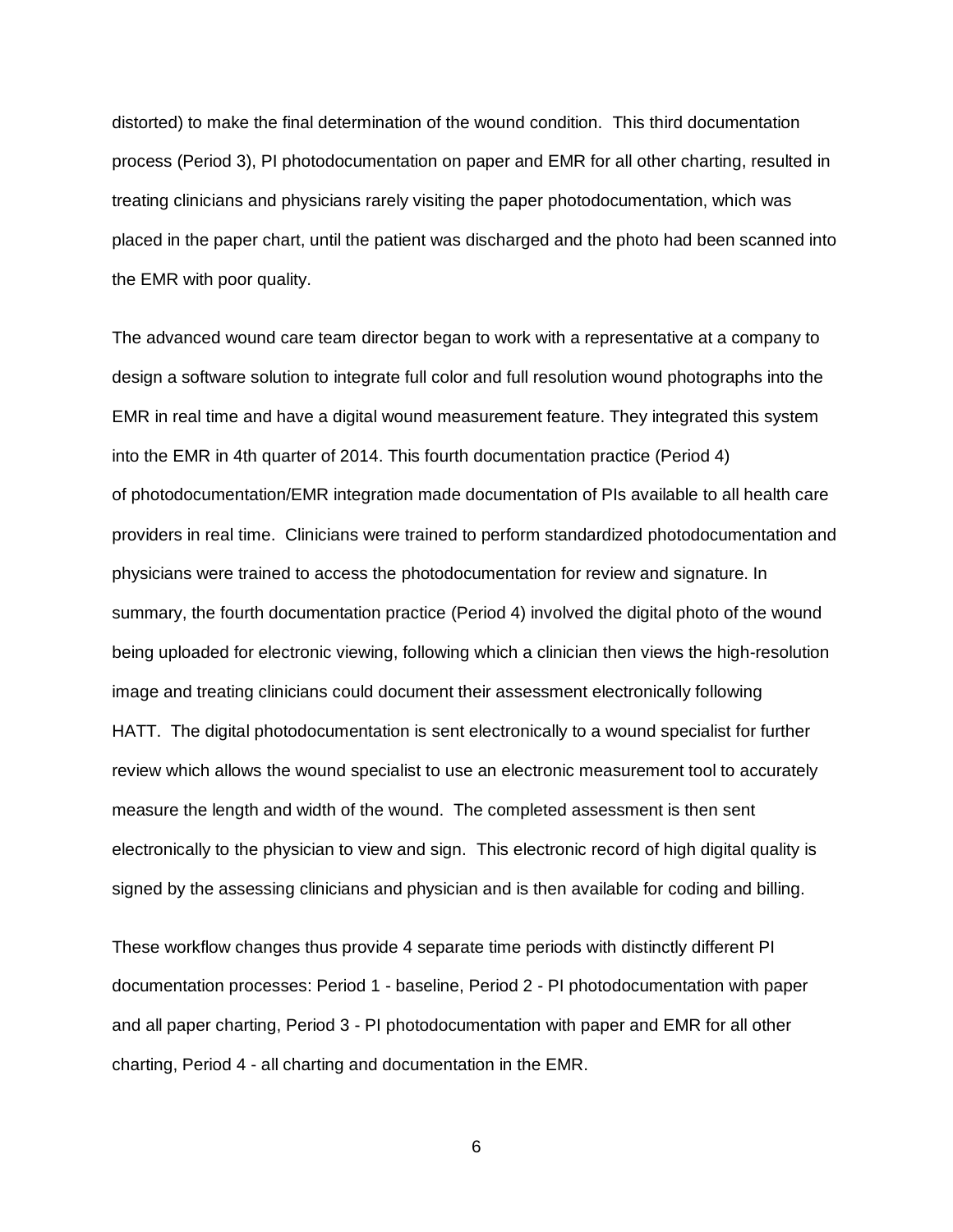#### Data Analysis

Data were entered into SPSS software (IBM SPSS Statistics v23) for analysis. A one-way ANOVA was used to analyze the differences among the mean number of PIs reported in each of the four documentation periods at the ACH and ARH. The specific periods analyzed are pre-NE1 WAT baseline, PI paper photodocumentation with all paper charting (Period 2-ACH and Period 2-ARH), PI paper photoducumetation with EMR charting (Period 3-ACH and Period 3- ARH), and all PI photodocumentation and charting directly in EMR (Period 4-ACH and Period 4- ARH). Post hoc analyses were done using a Bonferroni correction.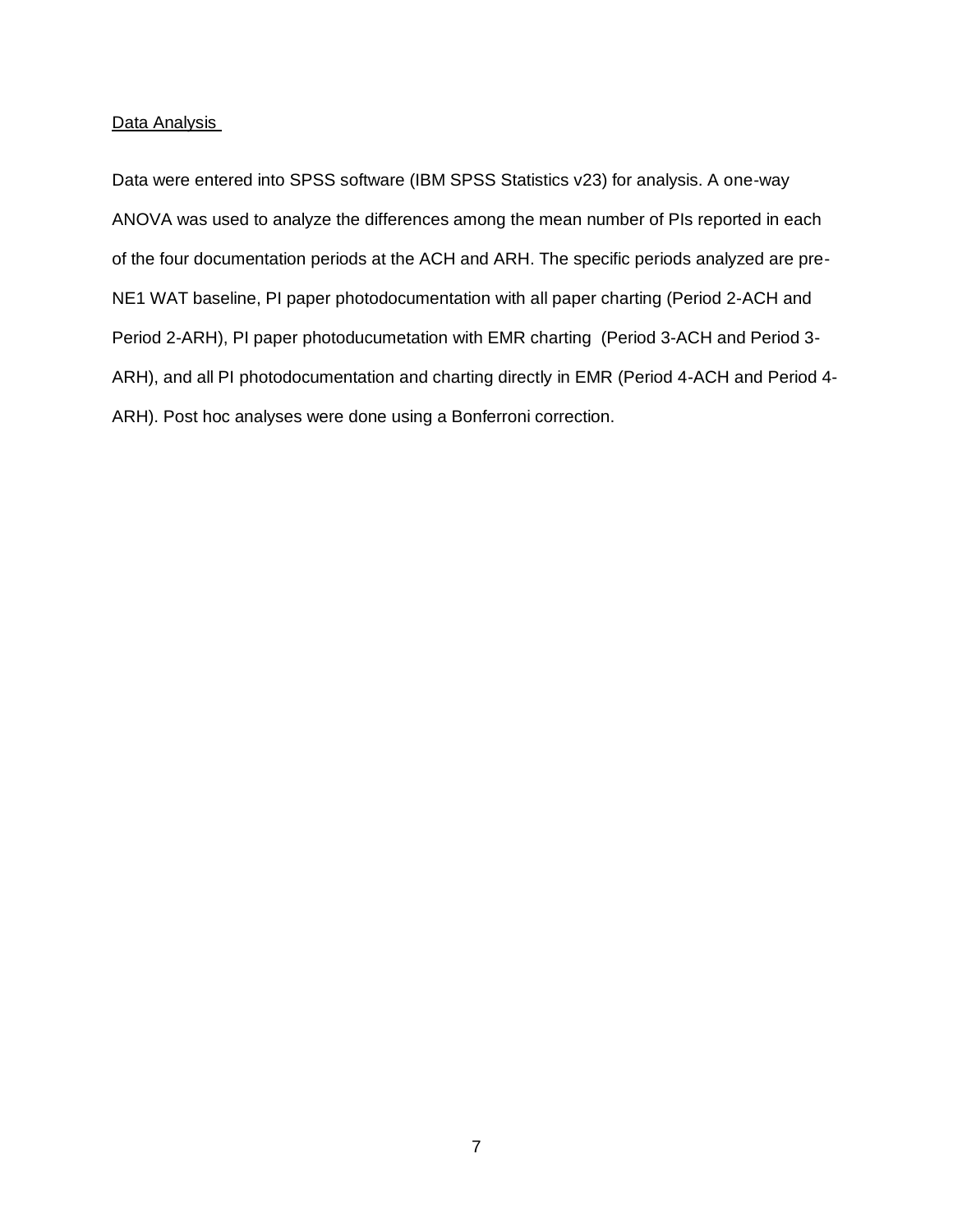#### RESULTS

There was a statistically significant difference in the average number of PIs among the four different documentation periods at the ACH (Period 1-ACH Mean = 210, Period 2-ACH Mean = 298.5, SD = 4.9, Period 3-ACH Mean = 100.8, SD = 17.8, Period 4-ACH Mean = 139.0, SD = 26.1,  $F(3) = 45.460$ ;  $p < 0.001$ ).

We also found that there was a statistically significant difference in the average number of POA PIs among the four different documentation periods at the ACH (Period 1-ACH Mean = 180, Period 2-ACH Mean = 262.0, SD = 15.5, Period 3-ACH Mean = 95.7, SD = 16.4, Period 4-ACH Mean = 133.4, SD = 52.1, F(3) = 34.136;  $p < 0.001$ ). In post hoc analysis of total PIs and POA PIs at the ACH, Period 2 was significantly greater than both Period 3 (p < 0.001) and Period 4  $(p < 0.001)$  while Period 3-ACH was significantly less than Period 4-ACH ( $p = 0.005$ ). Finally, in the ACH, there was a statistically significant difference in the average number of HAC PIs among the four different documentation periods. (Period 1-ACH Mean = 9, Period 2-ACH Mean  $= 1.5$ , SD = 0.7, Period 3-ACH Mean = 0.1, SD = 0.3, Period 4-ACH Mean = 0.6, SD = 0.9, F(3)  $= 41.759$ ,  $p < 0.001$ ). However, there were no significant differences in post hoc analysis between any two individual documentation periods. Average number of PIs, POA and HAC in the ACH are illustrated in Figure 1.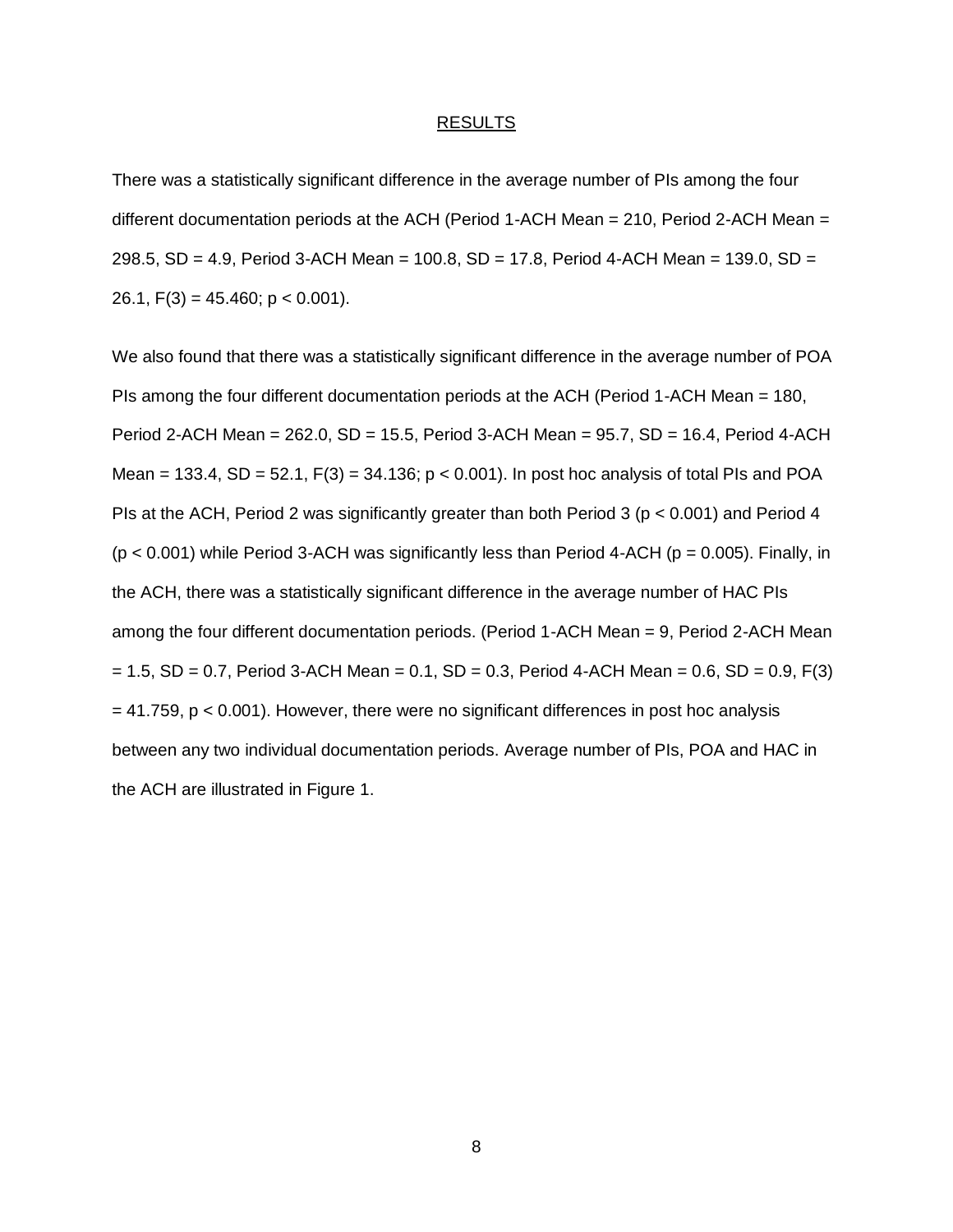

FIGURE 1: AVERAGE NUMBER OF CODED PIs IN ACH THROUGH 4 PERIODS

In the ARH, there was a statistically significant difference in the average number of PIs among the four different documentation periods (Period 1-ARH Mean = 56, Period 2-ARH Mean = 31, SD = 11.3, Period 3-ARH Mean = 36.1, SD = 14.4, Period 4-ARH Mean = 58.7, SD = 11.3, F(3)  $= 5.994$ ;  $p = 0.006$ ). In post hoc analysis a significant difference between Period 2-ARH and Period 4-ARH ( $p = 0.036$ ), as well as between Period 3-ARH and Period 4-ARH ( $p = 0.005$ ) was observed. We also found a statistically significant difference in the average number of reported POA PIs among the four different documentation periods at the ARH (Period 1-ARH Mean = 55, Period 2-ARH mean = 28.5, SD = 7.7, Period 3-ARH Mean = 35.3, SD = 13.9, Period 4-ARH Mean = 55.9, SD = 11.6, F(3) = 5.501; p = 0.008). POA PIs in Period 2-ARH (p = 0.034) and Period 3-ARH (p = 0.009) were both found to be significantly less than Period 4-ARH. Finally, no statistically significant difference was found in the average number of HAC PIs among the four different documentation periods at the ARH (Period 1-ARH Mean =  $0$ , Period 2-ARH Mean =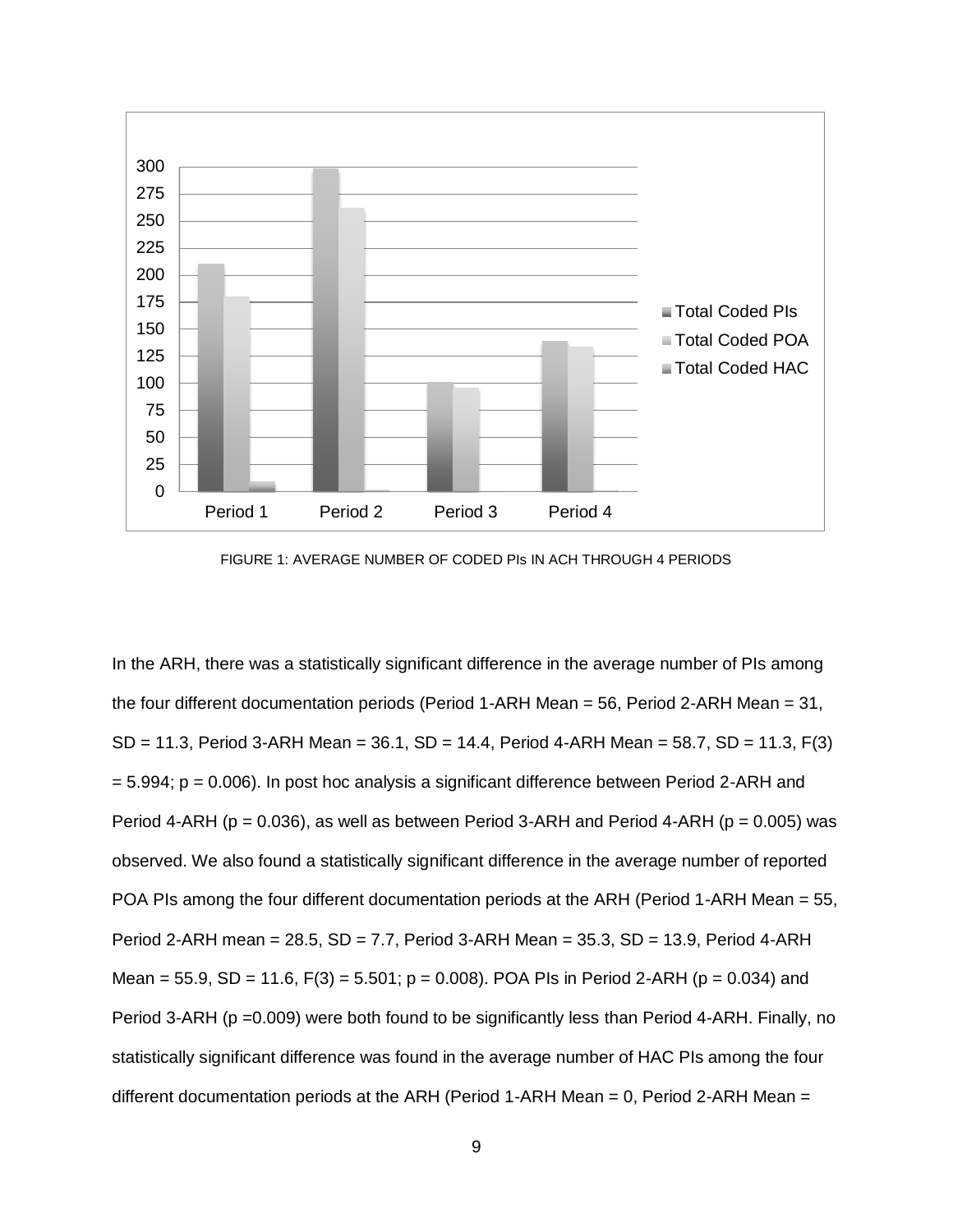0.5, SD = 0.7, Period 3-ARH Mean = 0.1, SD = 0.3, Period 4-ARH Mean = 0.1, SD = 0.3, F(3) = .738; p = 0.544). Average number of PIs, POA and HAC in the ARH are illustrated in Figure 2.



FIGURE 2: AVERAGE NUMBER OF CODED PIs IN ARH THROUGH 4 PERIODS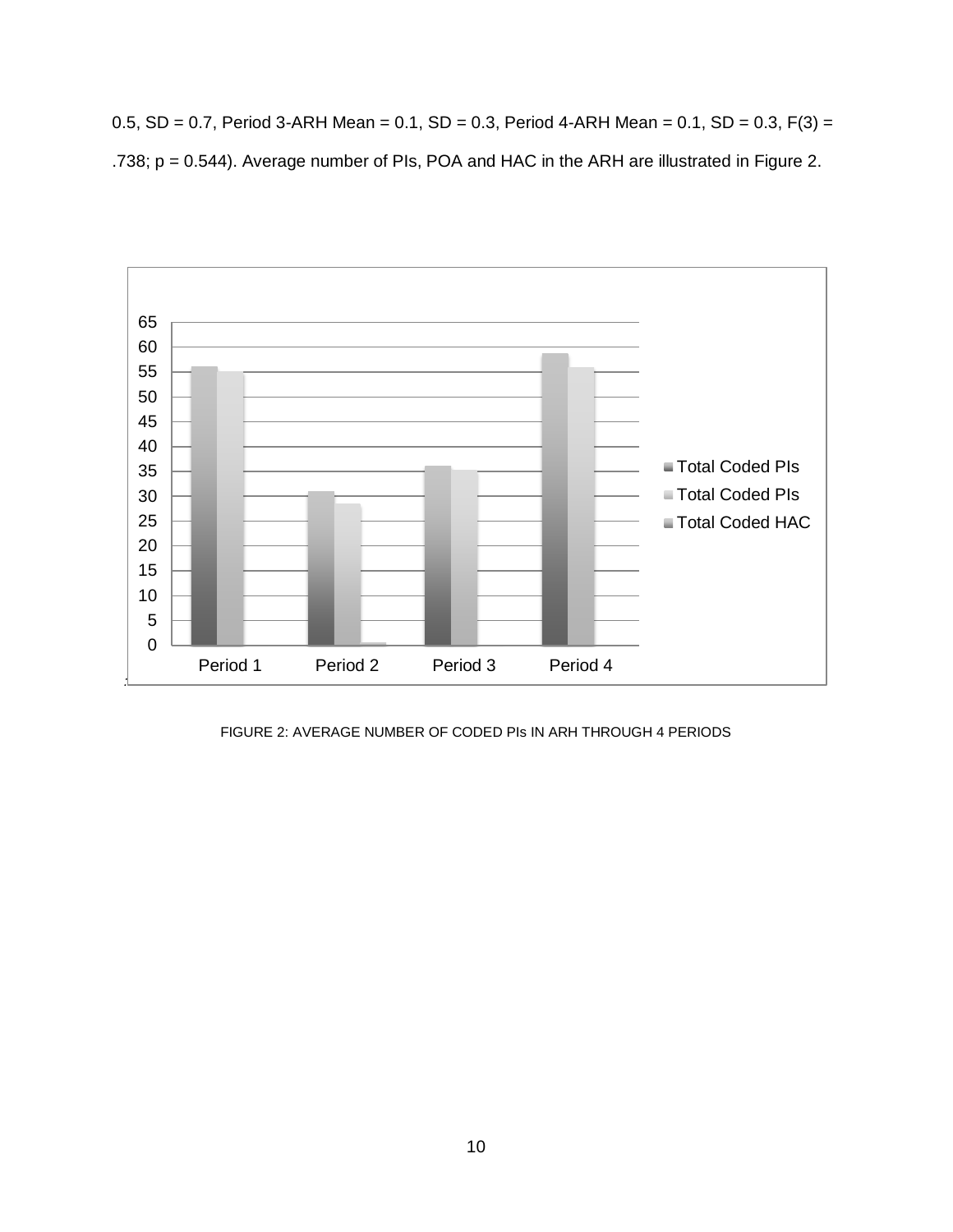#### **DISCUSSION**

This study examined the effects of implementing different documentation procedures, specifically photodocumentation and EMRs, on the number of coded PIs. Data was collected from two hospital settings over the span of 6 years. Throughout this time, 4 different documentation practices were implemented and total number of coded PIs, total number of POA coded PIs, and total number of HAC coded PIs were collected from both an ACH and ARH. We observed that changes in documentation practice coincided with significant changes in the number of PIs being coded in all scenarios except for total number of coded HAC PIs in the ARH. During the time period of data collection at both facilities, no changes in patient care were made, only changes in documentation procedure were implemented. Therefore, it is likely that the true number of PI occurrences did not change during the study, rather it was the changes in documentation procedures that led to a change in the number of coded PIs. If PIs are failing to be coded, hospitals will not be properly reimbursed for services needed to care for such injuries. In the long run, these errors in coding have the potential to result in missed payment for the wound care that is provided by the facility, costing the facility thousands of dollars.

The greatest number of total PIs and POA PIs at the ACH were coded during the quarters that the NE1 WAT photos were added to the paper chart (Period 2). This may have been due to heightened awareness and motivation of the staff with the first new implementation of documentation procedures. In the ACH, the lowest number of PIs were coded in the period when photodocumentation of wounds was uploaded to the EMR after the patient had been discharged (Period 3). During Period 3, patient information was kept in two different places while the patient was admitted, (paper photodocumentation of PIs and EMR for all other charting) and physicians were spending more time with EMR than paper photodocumentation. Therefore, it is likely that physicians were more likely to miss singing off on these paper forms since they were not part of the rest of the EMR during the time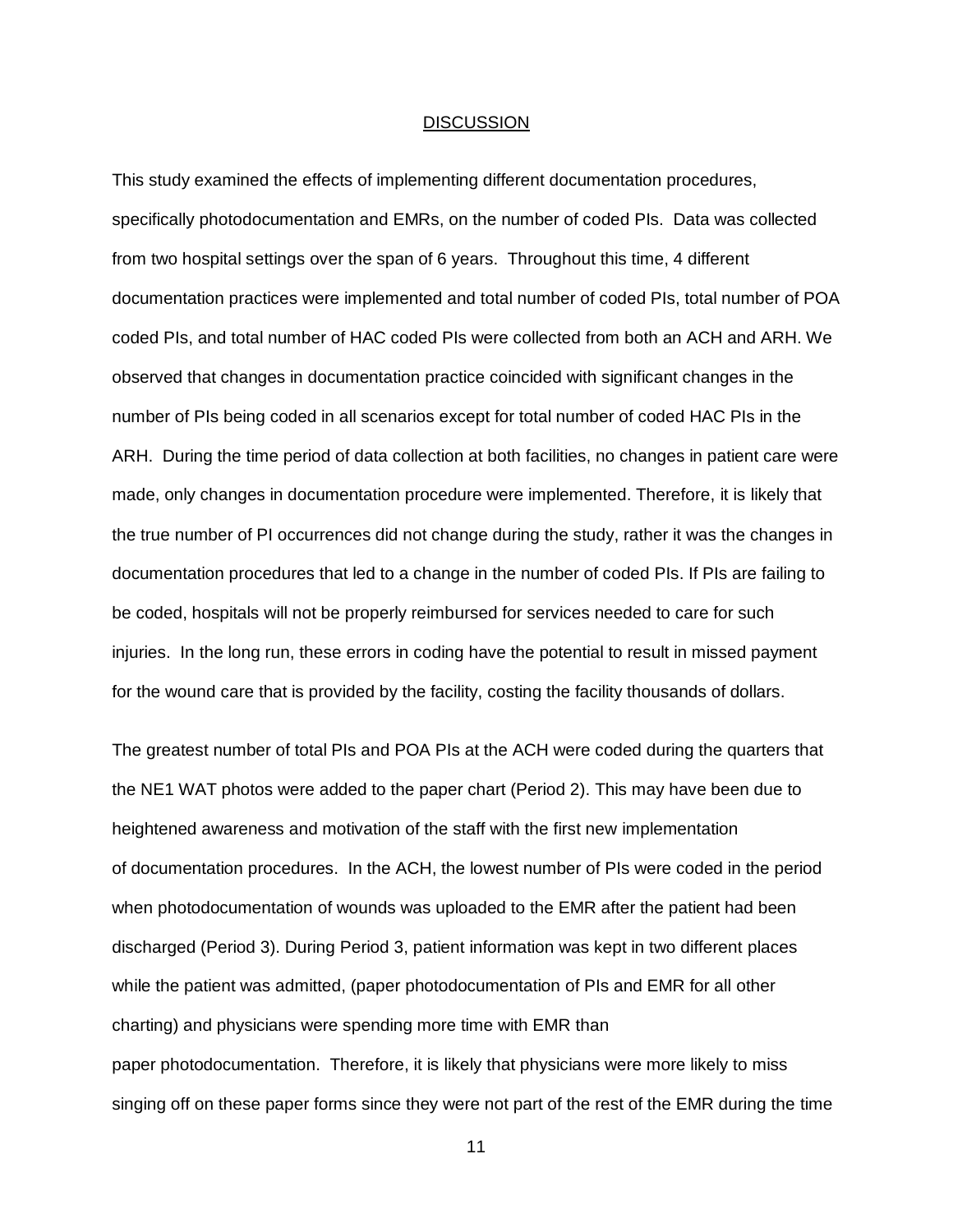of patients' stay. The ARH did not see the same drop in reported PIs from documentation Period 2 to Period 3 that was seen in the ACH. This may be due to the fact that this smaller setting with smaller staff size allowed the supervisor to more closely monitor the team and make efforts to ensure that the physician did not miss the paper photodocumentation that was being collected for every PI.

Future studies could further dive into the different documentation periods to determine if the number of coded PIs changed from the beginning to the end of each documentation period. This may give insight to the possibility of a learning curve that accompanies implementation of a new documentation procedure. Another study may look at the possible benefits to implementing a formal and standardized program to establish and educate therapists, nurses, and physicians on the proper protocol for PI documentation that would allow all providers to know each others specific role in the documentation procedure, potentially leading to a more efficient workflow.

#### **Limitations**

Our data only included one quarter of data for the baseline number of PIs prior to changes in the documentation practice (Period 1). This did not allow us to statistically compare Period 1 from the ACH or Period 1 from the ARH to any other documentation periods. This study collected data from two facilities that were both part of a single medical center serving the greater Las Vegas, NV area. According to the 2010 census, Las Vegas households had a median income of \$56,258, and primarily consisted of residents of White, Hispanic, or Latino origin. This particular hospital served a wide variety of clientele offering the following services and treatment specialties: stroke, oncology, trauma, diabetes, digestive health, emergency care, neurology, orthopedic and spine program, wound care. Because the data gathered comes from only 2 separate but related facilities, results may not be generalizable to other facilities serving varying populations, offering different services, and/or using other wound documentation protocols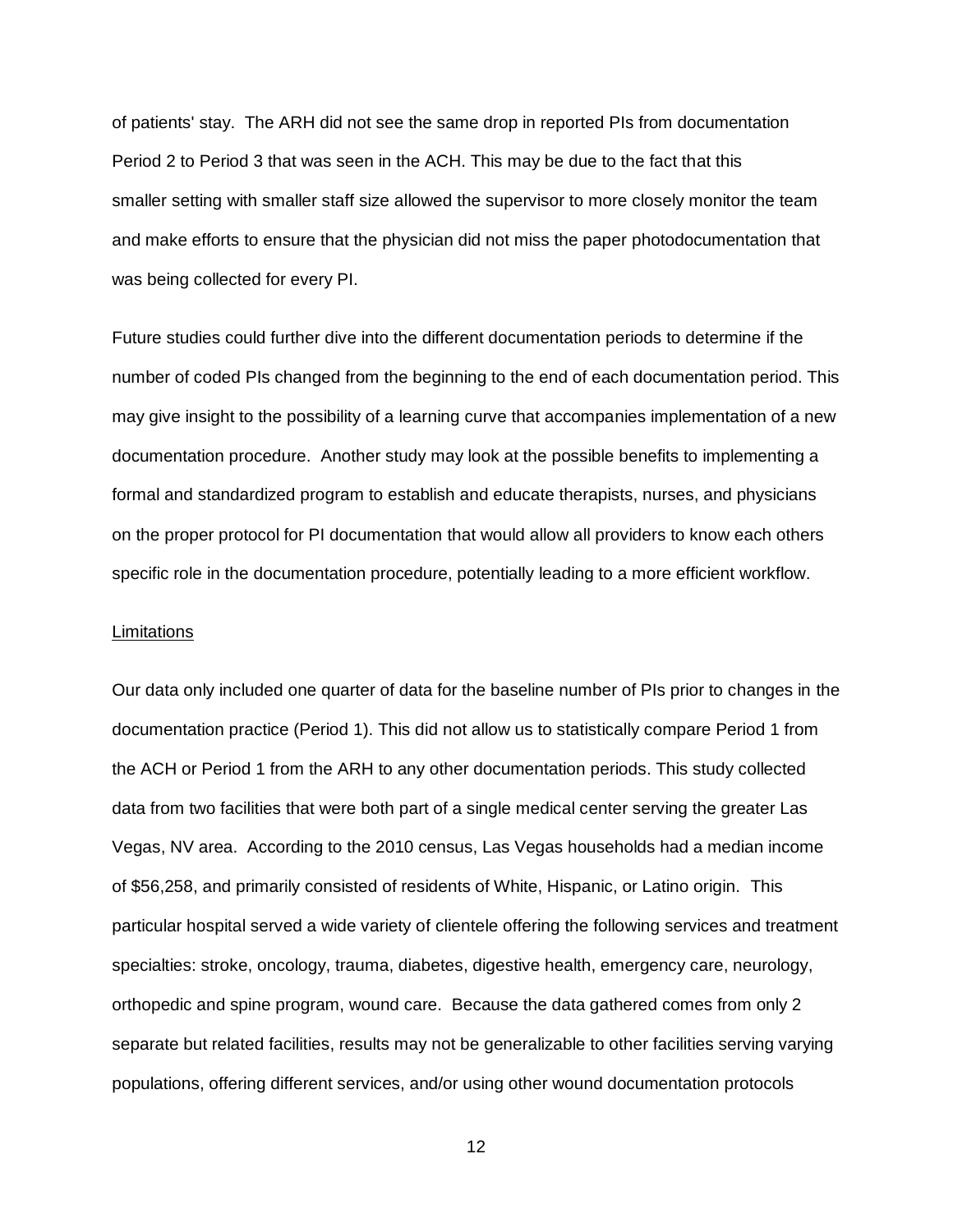besides the NE1-WAT. The size of the facilities can also be considered a limitation, especially the smaller sized ARH. A smaller facility allows for closer monitoring of staff and enforcement of protocols such as documentation practice. This was not as easy to do in the larger ACH, which may explain differences seen in our results. Finally, in the ARH, PI assessment is done by physical therapists trained in assessing wounds whereas in the ACH, wounds may be assessed by a nurse or other care provider who may have differing levels of expertise in wound assessment.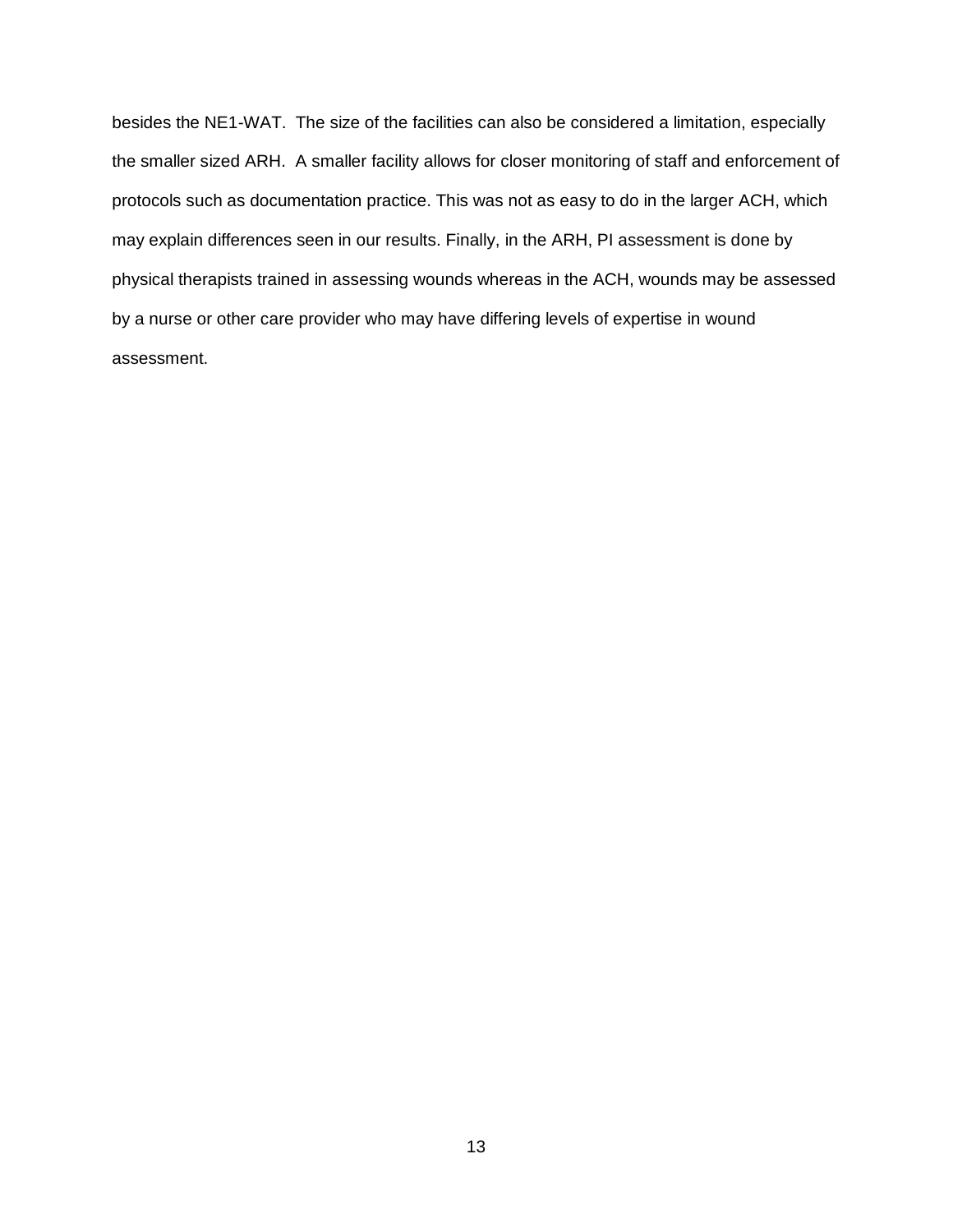#### **CONCLUSION**

With the large number of PIs and growing costs associated with health care, there is a need to identify and correct coding errors and determine if procedures like photodocumentation and EMRs make a difference in reducing these coding errors. Therefore, the purpose of this study was to determine how different types of documentation procedures, specifically the use of photodocumentation and EMRs, affect the number of coded PIs. Our findings demonstrate that changes in photodocumentation procedure leads to differences in number of total PIs coded. In both the ACH and ARH, we observed significant differences between total number of coded PIs and total number of coded POA PIs between period 2, 3, and 4. Although there was a significant difference in the number of coded HAC PIs throughout periods 2, 3, and 4 in the ACH, there was no significant difference in the total number of HAC PIs throughout periods 2, 3, and 4 in the ARH.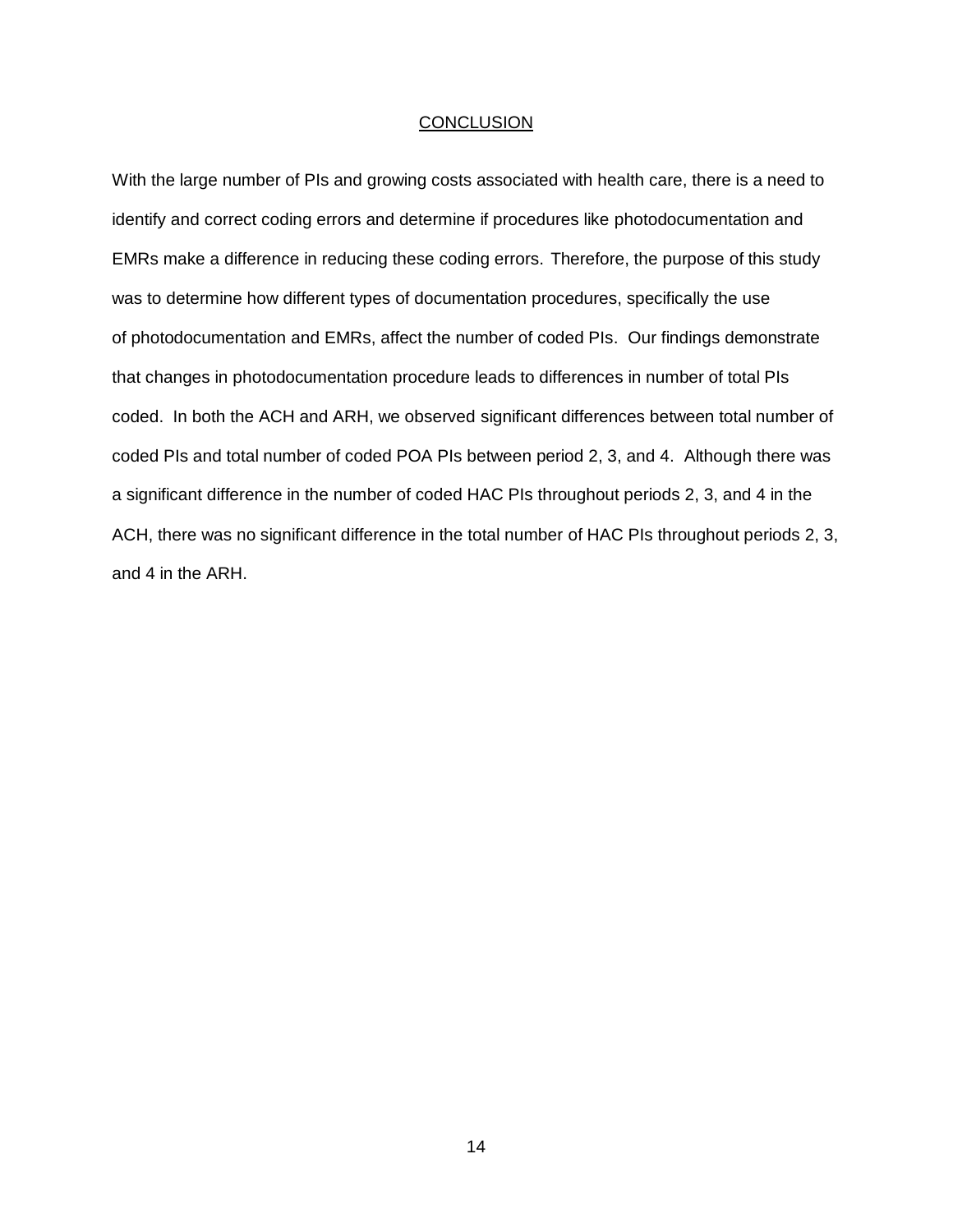#### REFERENCES

1. Cuddigan J, Berlowitz D, Ayello E. Pressure ulcers in America: prevalence, incidence, and implications for the future. An executive summary of the National Pressure Ulcer Advisory Panel monograph. *Adv Skin Wound Care*. 2001;14(4):208-215.

2. Kuhn BA, Coulter SJ. Balancing the pressure ulcer cost and quality equation. *Nurs Econ*. 1992;10(5):353-359.

3. Whittington KT, Briones R. National Prevalence and Incidence Study: 6-year sequential acute care data. *Adv Skin Wound Care*. 2004;17(9):490-494.

4. Reddy M, Gill SS, Rochon P a. Preventing pressure ulcers: a systematic review. *JAMA*. 2006;296(8):974-984. doi:10.1001/jama.296.8.974.

5. Fife CE, Yankowsky KW, Ayello EA, et al. Legal issues in the care of pressure ulcer patients: key concepts for healthcare providers--a consensus paper from the International Expert Wound Care Advisory Panel©. *Adv Skin Wound Care*. 2010;23(11):493-507. doi:10.1097/01.ASW.0000390494.20964.a5.

6. Edsberg LE, Black JM, Goldberg M, McNichol L, Moore L, Sieggreen M. Revised National Pressure Ulcer Advisory Panel Pressure Injury Staging System: Revised Pressure Injury Staging System. *J Wound, Ostomy, Cont Nurs Off Publ Wound, Ostomy Cont Nurses Soc*. 2016;43(6):585-597. doi:10.1097/WON.0000000000000281.

7. Black JM, Edsberg LE, Baharestani MM, et al. Pressure ulcers: avoidable or unavoidable? Results of the National Pressure Ulcer Advisory Panel Consensus Conference. *Ostomy Wound Manage*. 2011;57(2):24-37. http://www.ncbi.nlm.nih.gov/pubmed/21350270.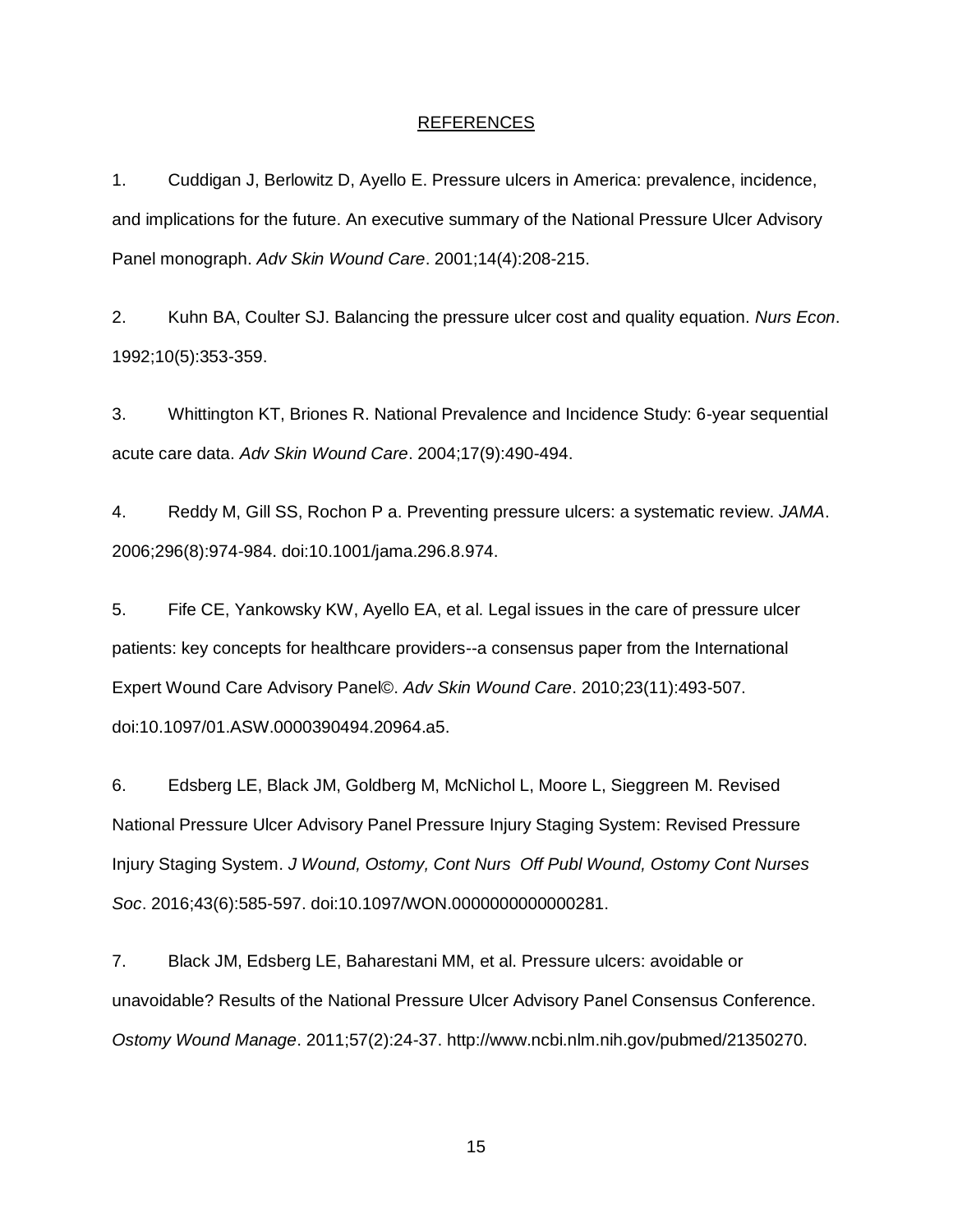8. NPUAP Pressure Ulcer Stages/Categories | The National Pressure Ulcer Advisory Panel - NPUAP. December 2012. http://www.npuap.org/resources/educational-and-clinicalresources/npuap-pressure-ulcer-stagescategories/.

9. Young DL, Estocado N, Landers MR, Black J. A pilot study providing evidence for the validity of a new tool to improve assignment of national pressure ulcer advisory panel stage to pressure ulcers. *Adv Skin Wound Care*. 2011;24(4):168-175.

doi:10.1097/01.ASW.0000396304.90710.ea.

10. Defloor T, Schoonhoven L. Inter-rater reliability of the EPUAP pressure ulcer classification system using photographs. *J Clin Nurs*. 2004;13(8):952-959.

11. Lucas C, Classen J, Harrison D, De H. Pressure ulcer surface area measurement using instant full-scale photography and transparency tracings. *Adv Skin Wound Care*. 2002;15(1):17- 23.

12. Jesada EC, Warren JI, Goodman D, et al. Staging and defining characteristics of pressure ulcers using photographs by staff nurses in acute care settings. *J Wound Ostomy Continence Nurs*. 2013;40(2):150-156. doi:10.1097/WON.0b013e31828093a4.

13. Localio AR, Margolis DJ, Kagan SH, et al. Use of photographs for the identification of pressure ulcers in elderly hospitalized patients: Validity and reliability. *Wound Repair Regen*. 2006;14(4):506-513.

14. Houghton PE, Kincaid CB, Campbell KE, Woodbury MG, Keast DH. Photographic assessment of the appearance of chronic pressure and leg ulcers. *Ostomy Wound Manage*. 2000;46(4):20-26,28.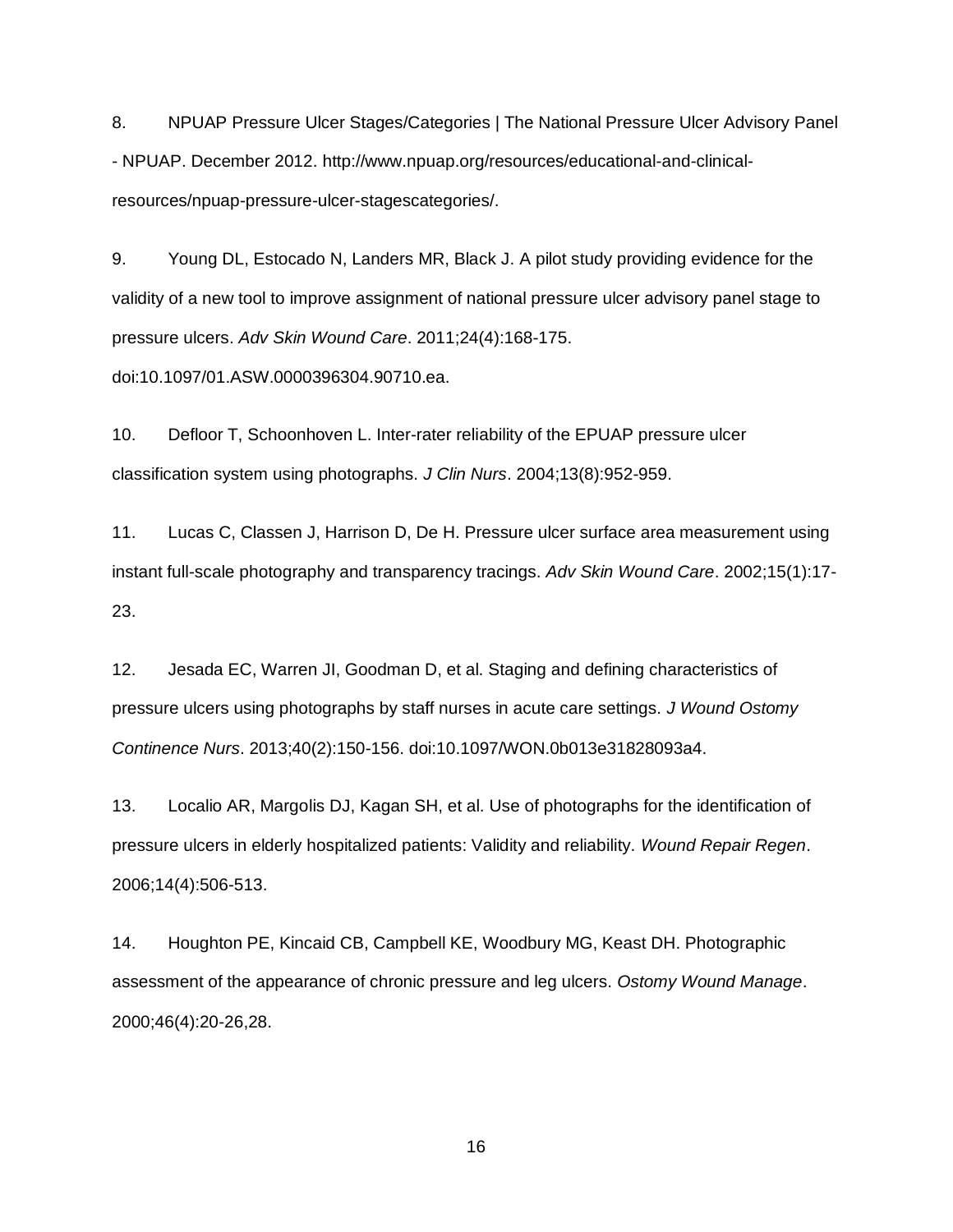15. Defloor T, Schoonhoven L. Inter-rater reliability of the EPUAP pressure ulcer classification system using photographs. *J Clin Nurs*. 2004;13(8):952-959.

16. Baumgarten M, Margolis DJ, Selekof JL, Moye N, Jones PS, Shardell M. Validity of pressure ulcer diagnosis using digital photography. *Wound Repair Regen*. 2009;17(2):287-290. doi:10.1111/j.1524-475X.2009.00462.x.

17. Lilly D, Estocado N, Spencer-Smith JB, Englebright J. Validation of the NE1 wound assessment tool to improve staging of pressure ulcers on admission by registered nurses. *J Nurs Meas*. 2014;22(3):438-450. http://www.ncbi.nlm.nih.gov/pubmed/25608430. Accessed May 15, 2015.

18. Hart S, Bergquist S, Gajewski B, Dunton N. Reliability testing of the National Database of Nursing Quality Indicators pressure ulcer indicator. *J Nurs Care Qual*. 2006;21(3):256-265.

19. Russell LJ, Reynolds TM. How accurate are pressure ulcer grades? An image-based survey of nurse performance. *J Tissue Viability*. 2001;11(2):67, 70-75. http://www.ncbi.nlm.nih.gov/pubmed/11949377.

20. Oseni OM, Adejumo PO. Nurses' reported practice and knowledge of wound assessment, assessment tools and documentation in a selected hospital in Lagos, Nigeria. *Afr J Med Med Sci*. 2014;43(2):149-157. http://www.ncbi.nlm.nih.gov/pubmed/25508770. Accessed April 27, 2015.

21. Russell LJ, Reynolds TM. How Accurate are pressure ulcer grades? An image-based survey of nurse performance. *J Tissue Viability*. 2001;11(2):67-75. doi:10.1016/S0965- 206X(01)80028-0.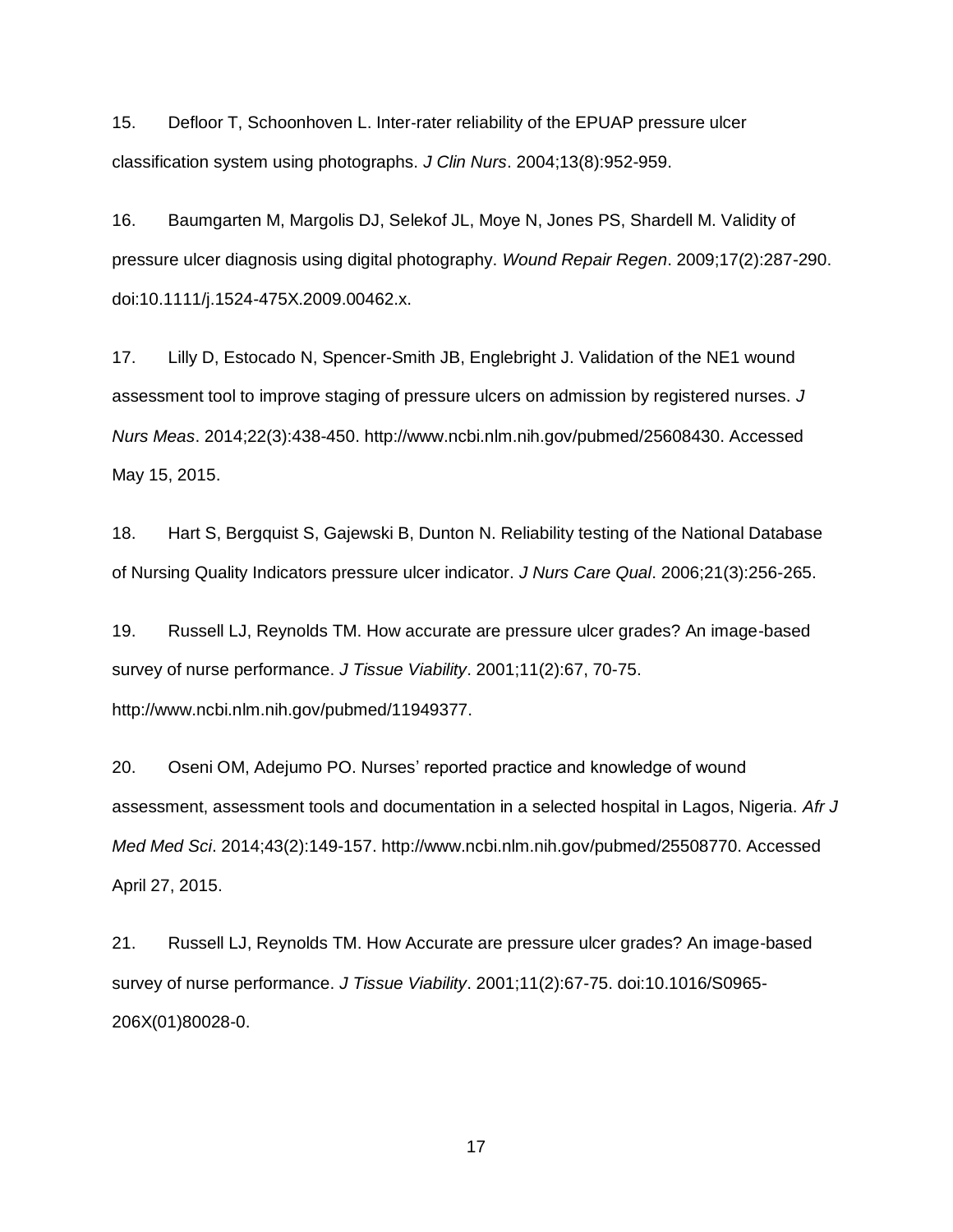22. Beeckman D, Schoonhoven L, Fletcher J, et al. EPUAP classification system for pressure ulcers: European reliability study. *J Adv Nurs*. 2007;60(6):682-691. doi:10.1111/j.1365- 2648.2007.04474.x.

23. Centers for Medicare & Medicaid Services. Hospital-Acquired Conditions (Present on Admission Indicator). August 2012. http://www.cms.gov/HospitalAcqCond.

24. Young DL, Chakravarthy D, Mirkia K. Evidence for the Validity of the Medline Pressure Ulcer Prevention Program (mPUPP). *J Acute Care Phys Ther*. 2012;3(2):211-216.

25. Medicare program; changes to the hospital inpatient prospective payment system for acute care hospitals and fiscal year 2010 rates; and changes to the long-term care hospital prospective payment system and rate years 2010 and 2009 rates. Final rules and i. *Fed Regist*. 2009;74(165):43753-44236. http://www.ncbi.nlm.nih.gov/pubmed/19827228. Accessed November 2, 2013.

26. Medicare program; changes to the hospital inpatient prospective payment systems and fiscal year 2008 rates. *Fed Regist*. 2007;72(162):47129-48175.

http://www.ncbi.nlm.nih.gov/pubmed/17847578. Accessed November 2, 2013.

27. Inpatient Rehabilitation Facility Prospective Payment System Fact Sheet. December 2014. https://www.cms.gov/Outreach-and-Education/Medicare-Learning-Network-MLN/MLNProducts/MLN-Publications-Items/CMS1243668.html. Accessed September 17, 2015.

28. Snow CL, Holtzman L, Waters H, et al. *Accuracy of Coding in the Hospital- Acquired Conditions – Present on Admission Program*. Baltimore, MD; 2012.

https://www.cms.gov/medicare/medicare-fee-for-service-

payment/hospitalacqcond/downloads/accuracy-of-coding-final-report.pdf.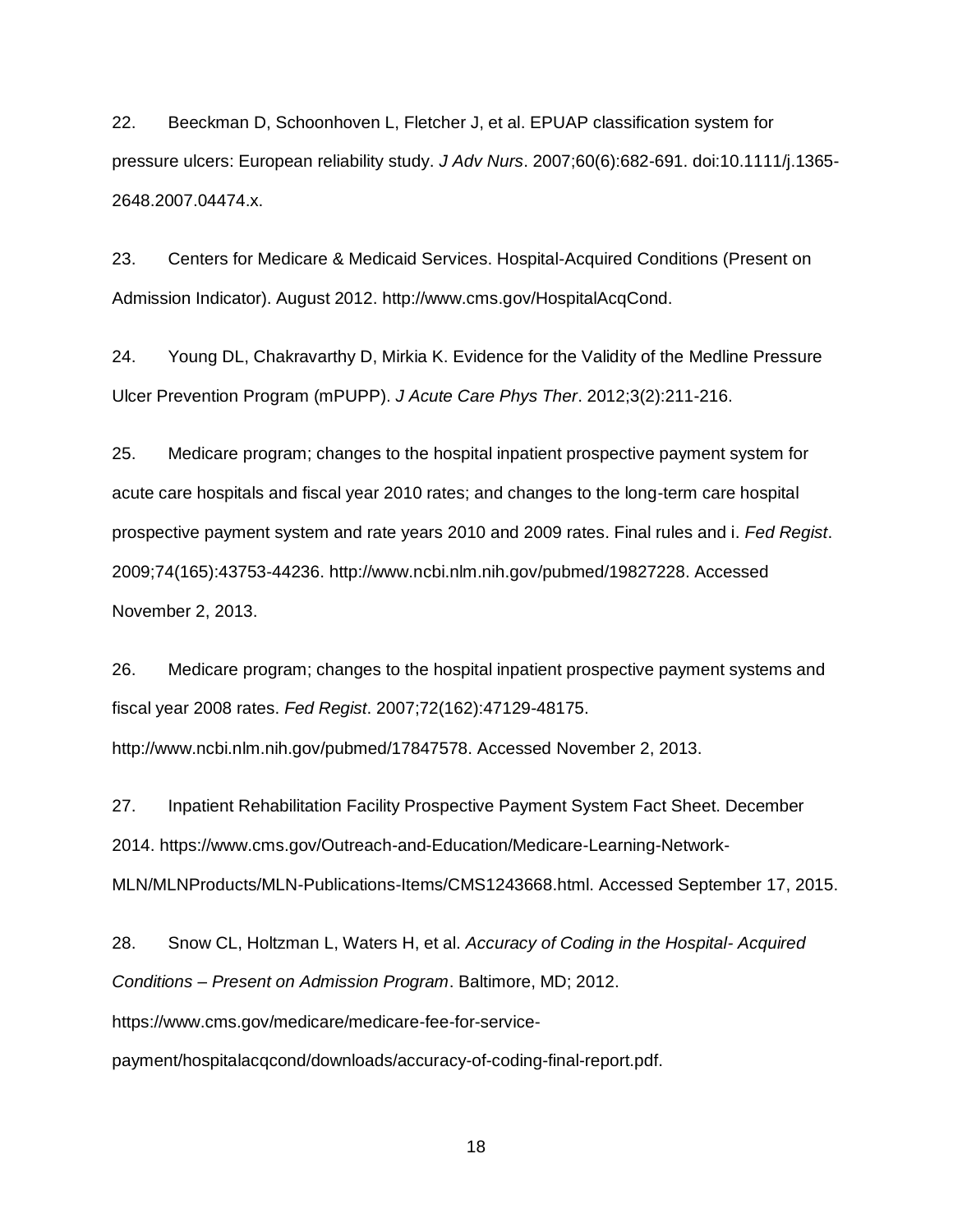29. Coomer NM, McCall NT. *Examination of the Accuracy of Coding Pressure Ulcer Stages*. Baltimore, MD; 2012

30. Coomer NM, McCall NT. Examination of the Accuracy of Coding Hospital-Acquired Pressure Ulcer Stages. *Medicare Medicaid Res Rev*. 2013;3(4):E1-E11. doi:10.5600/mmrr.003.04.b03.

31. Meddings J. Using administrative discharge diagnoses to track hospital-acquired pressure ulcer incidence-limitations, links, and leaps. *Jt Comm J Qual patient safety/Joint Comm Resour*. 2015;41(6):243-245.

32. Polancich S, Restrepo E, Prosser J. Cautious use of administrative data for decubitus ulcer outcome reporting. *Am J Med Qual*. 2006;21(4):262-268.

33. *National Pressure Ulcer Advisory Panel ( NPUAP ) Recommendations For Coding Suspected Deep Tissue Injury on MDS 2*.; 2007.

34. Beeckman D, Schoonhoven L, Fletcher J, et al. Pressure ulcers and incontinenceassociated dermatitis: effectiveness of the Pressure Ulcer Classification education tool on classification by nurses. *Qual Saf Heal Care*. 2010;19(5):e3-e3.

35. Beeckman D, Clays E, Van Hecke A, Vanderwee K, Schoonhoven L, Verhaeghe S. A multi-faceted tailored strategy to implement an electronic clinical decision support system for pressure ulcer prevention in nursing homes: a two-armed randomized controlled trial. *Int J Nurs Stud*. 2013;50(4):475-486. doi:10.1016/j.ijnurstu.2012.09.007.

36. McInerney JA. Reducing hospital-acquired pressure ulcer prevalence through a focused prevention program. *Adv Skin Wound Care*. 2008;21(2):75-78. doi:10.1097/01.ASW.0000305410.58350.34.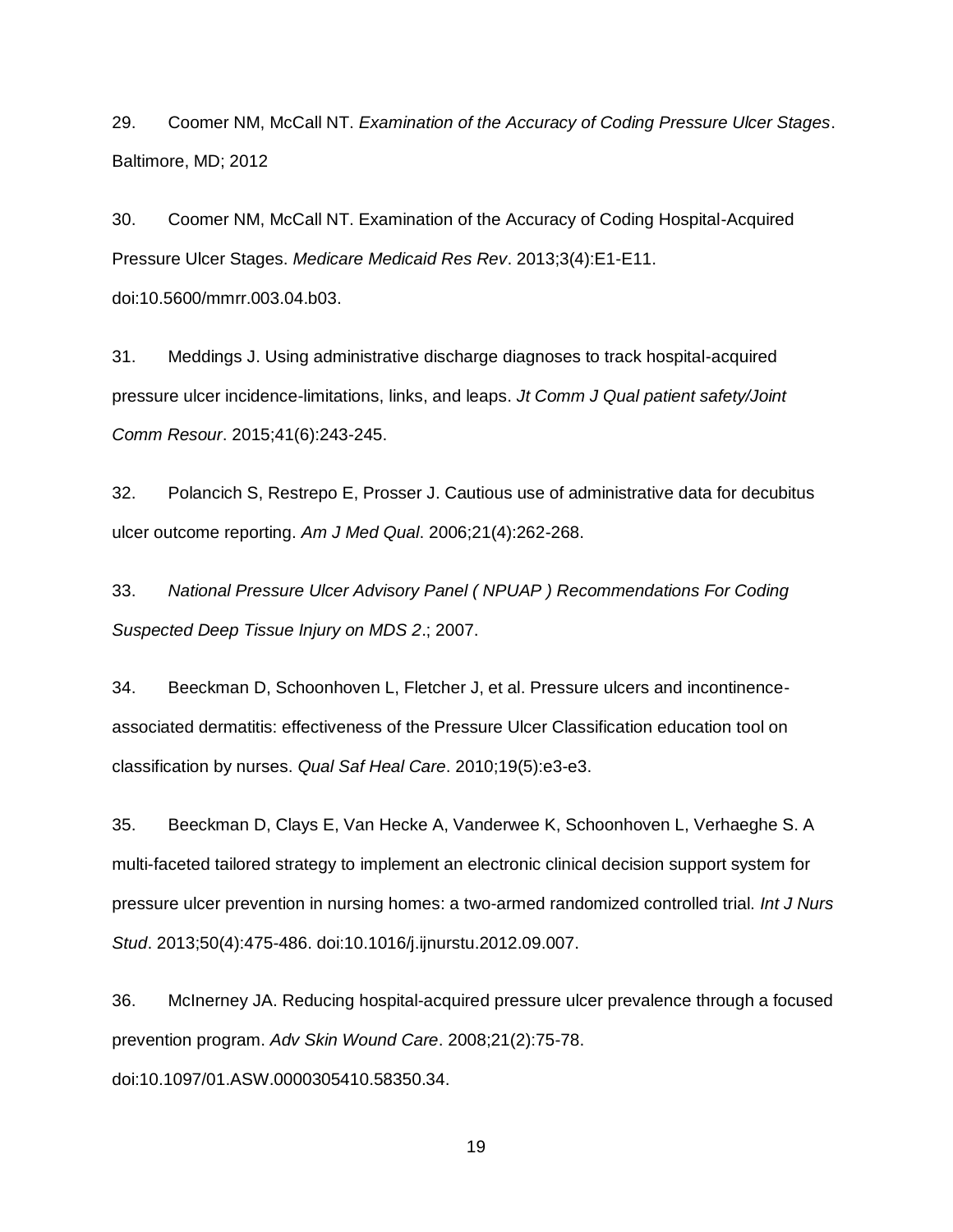37. Milne CT, Trigilia D, Houle TL, Delong S, Rosenblum D. Reducing pressure ulcer prevalence rates in the long-term acute care setting. *Ostomy Wound Manage*. 2009;55(4):50- 59. http://www.ncbi.nlm.nih.gov/pubmed/19387096. Accessed November 2, 2013.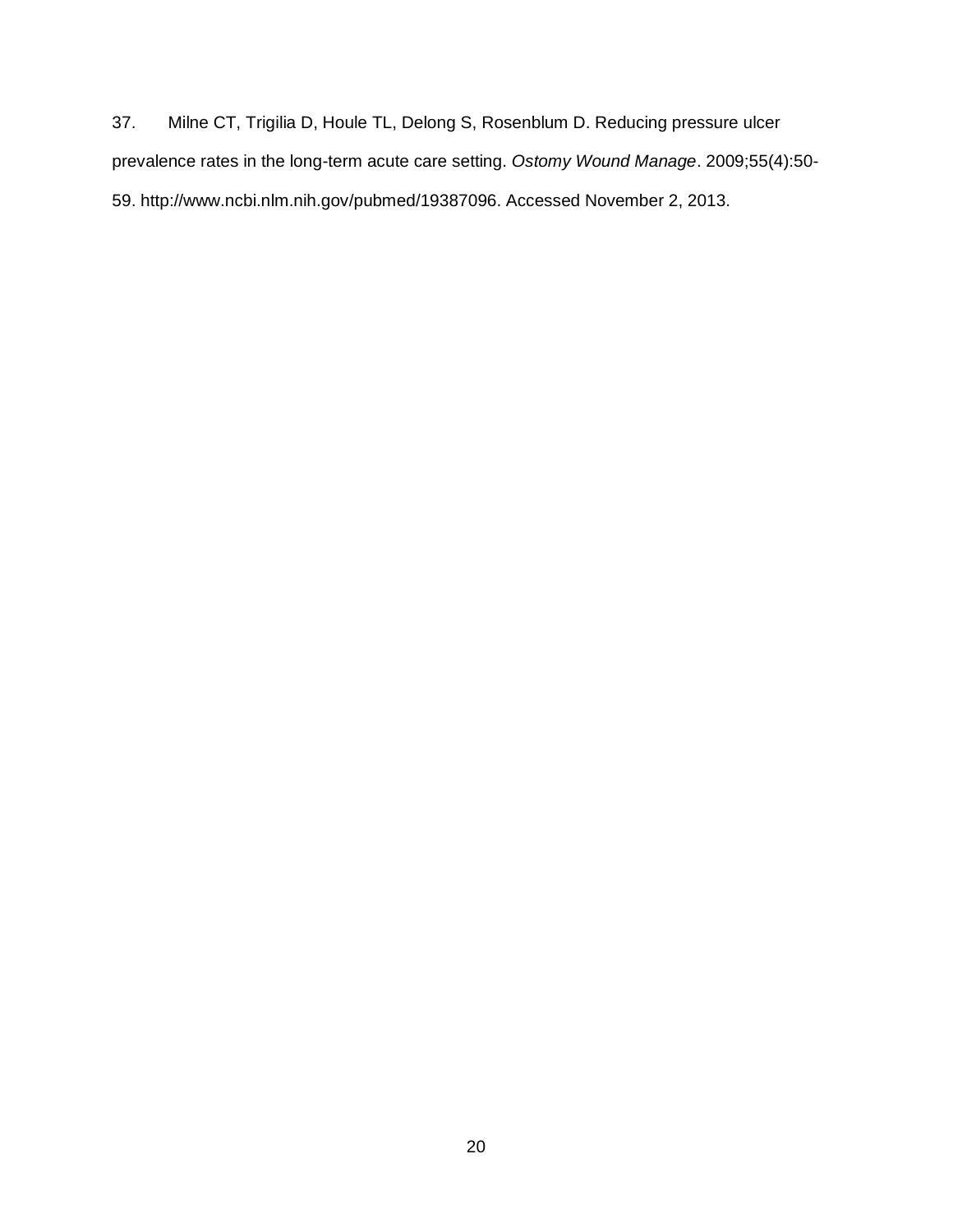# **Brandon Bales, DPT**

4505 South Maryland Parkway Department of Physical Therapy University of Nevada, Las Vegas Phone: (540)-557-7479 E-mail address: brandonbales05@gmail.com

Education

University of Nevada, Las Vegas Doctor of Physical Therapy, expected graduation May 2018

Virginia Tech B.S., Biology, May 2005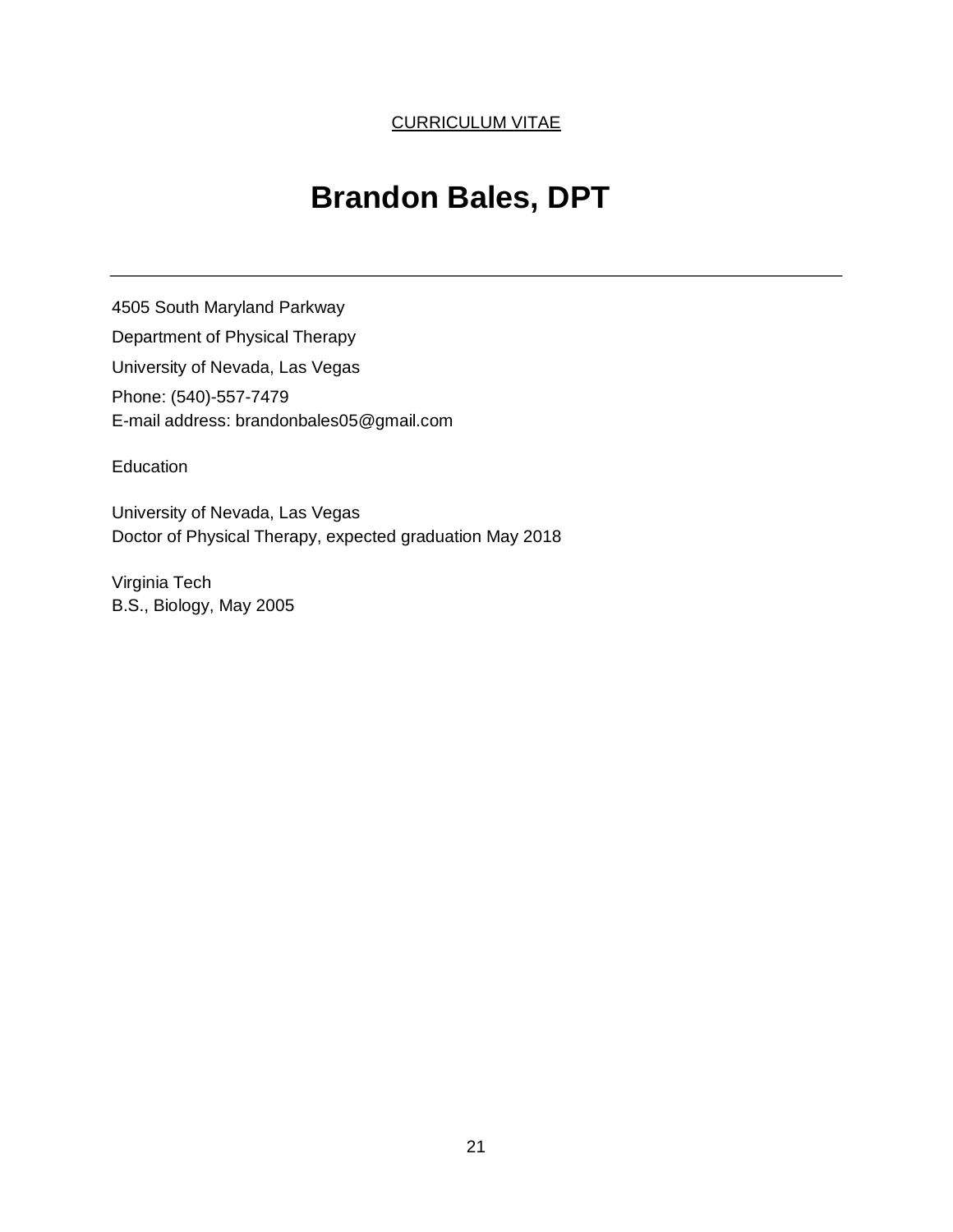# **Alejandro Preciado, DPT**

4505 South Maryland Parkway Department of Physical Therapy University of Nevada, Las Vegas Phone: (928) 246-9528 E-mail address: precia2@unlv.nevada.edu

## **Education**

University of Nevada, Las Vegas Doctor of Physical Therapy, expected graduation May 2018

University of Louisiana at Lafayette B.S., Business-Finance, May 2006